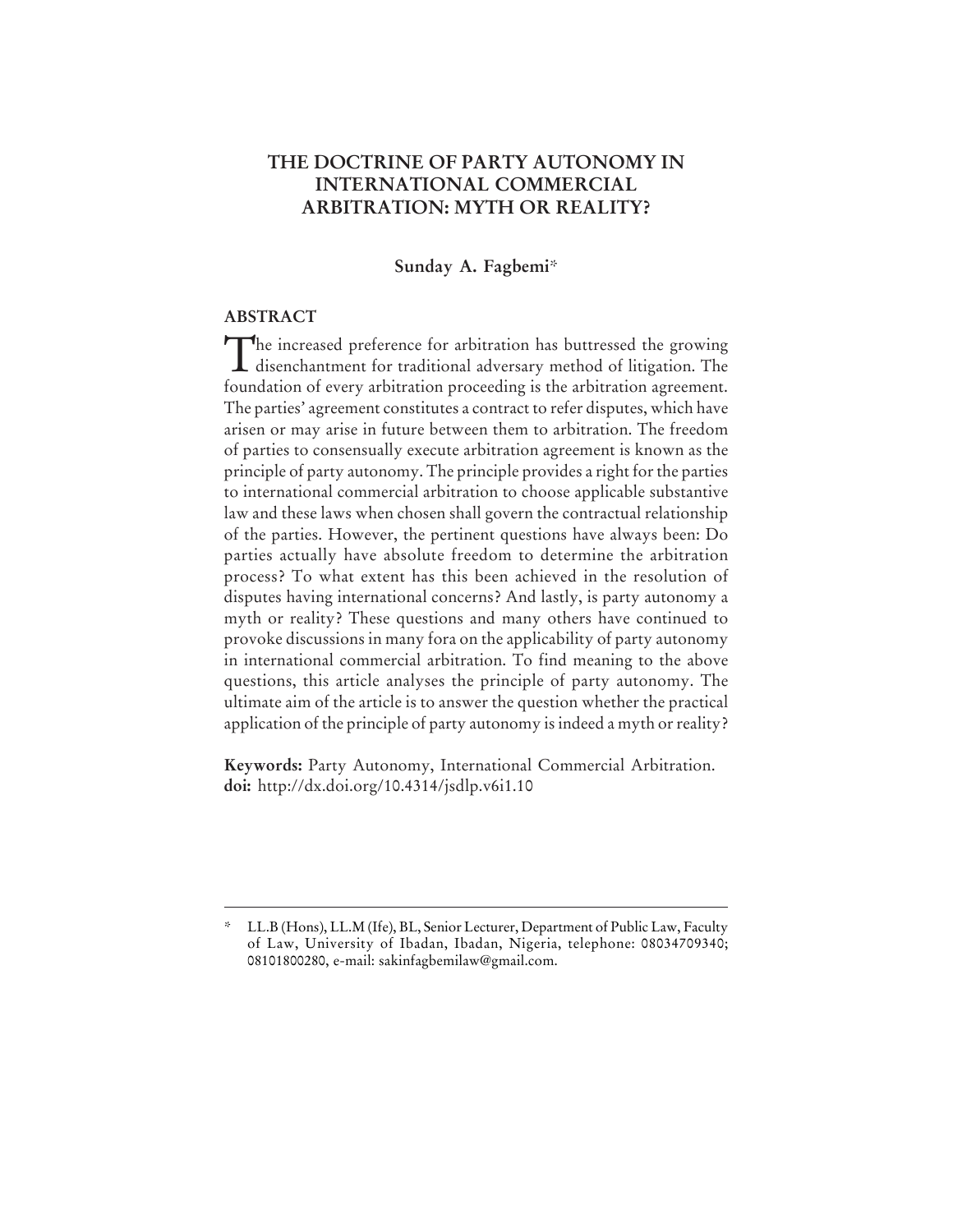### **1. INTRODUCTION**

Sonflict is unavoidable in human relationships. It is indeed<br>  $\begin{array}{ccc} \bullet & \bullet & \bullet & \bullet \\ \bullet & \bullet & \bullet & \bullet \end{array}$ ubiquitous. Whenever there is conflict or dispute it must be resolved one way or the other. For instance, it could be resolved through litigation in the courts or through any of the windows of alternative dispute resolutions mechanisms namely: arbitration, mediation, negotiation or conciliation. If the parties to the dispute fail to select any of the alternative dispute resolution mechanisms, the court would settle their dispute. In view of the adversarial nature of court proceedings and coupled with its rules of technicality, attention is fast shifting from litigation to resolution of disputes by arbitration.

This shift in attention is attributable to several factors, which arbitration has over and above litigation. For instance, arbitration is faster; it is private and confidential; it also promotes friendly atmosphere in the resolution of disputes than litigation. However, prelude to arbitration, the parties must agree on the forms of arbitration, $^{\rm 1}$  the procedure to be followed by the arbitral tribunal, place of arbitration and the governing law, etc. The parties are also free to choose the arbitrators, the venue of arbitration, the language to be used during arbitration proceeding and almost everything regarding the resolution of the dispute.<sup>2</sup> All these are lacking in litigation. More importantly, therefore, arbitration is a private

<sup>1</sup> That is, either *ad hoc* or institution arbitration. See Levi Onyeisi Wilson Odoe, "Party Autonomy and Enforceability of Arbitration Agreements and Award as the Basis of Arbitration" (January 2014) Thesis Submitted for the Degree of Doctor of Philosophy at the University of Leicester 48; Michael Pryles, "Limits of Party Autonomy in Arbitral Procedure" <http://www.arbitration.icca.org/ media/0/12223895489>accessed 30 May 2015.

<sup>2</sup> Parties to civil litigation did not have all these opportunities. For instance, in court actions, parties are limited by the substantive law and procedural rules under which their claim is subsumed. Essentially, the applicable law and rules of court determine which court is vested with jurisdiction to entertain civil actions.

<sup>3</sup> One fundamental principle of litigation is publicity of trial. The Constitution of the Federal Republic of Nigeria 1999 (as amended), s 36 (1) provides *inter alia* that *"*any proceeding whether civil or criminal shall be held in the open court". The objective of this principle is to satisfy the concept of fair hearing that "justice must not only be done, it must be seen to have been done". In the case of *Alhaji Gaji v The State* [1975] NNLR 98*.* The Nigeria Supreme Court held that: "The test of fair trial must rest on the fair view of a dispassionate visitor to the court who had watched the entire proceedings and it is not possible to say in this case that such a visitor could or would have taken the view that the trial of the accused was anything but fair".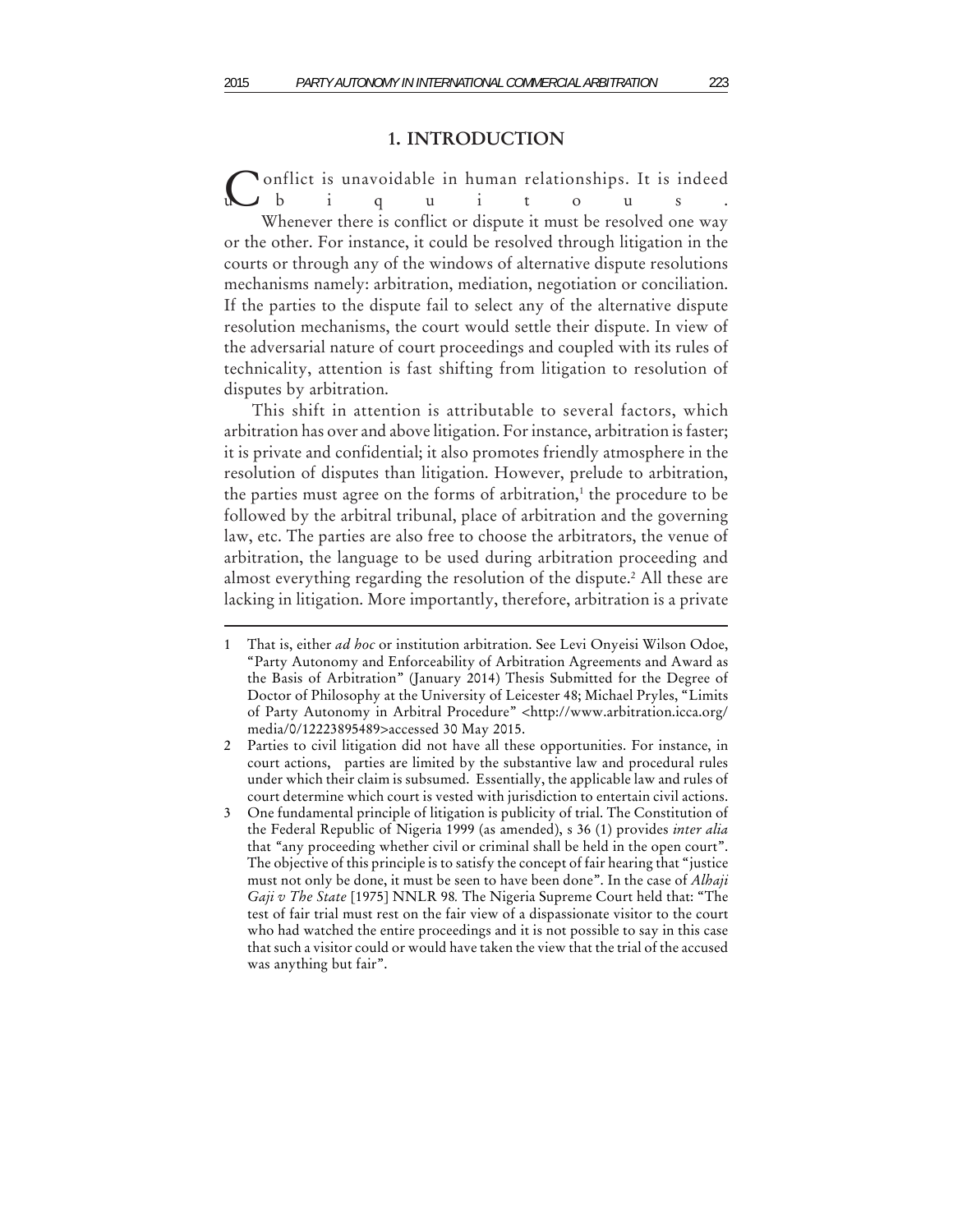court presided over by private judge.3 And lastly, the judgment of the arbitrator known as the award is final and binding on the parties.

Arbitration is used for the resolution of varieties of disputes such as: technology, shipping, engineering, oil and gas industries, intellectual property, construction, banking, financial services, securities transactions, real estate, insurance claims and employment grievances among others.<sup>4</sup> Arbitration may also be domestic or international. International commercial arbitration, which is the focus of this paper, is the most popular method of dispute resolution in international transactions, which transcend national boundaries. The keystone for arbitration is the agreement of the parties to resolve their dispute by arbitration. According to Redfern and others, arbitration agreement requires the parties' consent to submit to arbitration. The consent is indispensable to any process of dispute resolution outside the national courts.5 Such agreement is concluded by the parties to submit to arbitration disputes or disagreements which have arisen or which may arise between them in respect of a defined legal relationships, whether contractual or not.6 A fundamental principle governing international arbitration agreement is that of party autonomy. According to Ansari, it is the backbone or a cornerstone of arbitration proceeding.<sup>7</sup>

Abdulhay also posits that "party autonomy" is "the freedom of the parties to construct their contractual relationship in the way they see fit".8 In other words, it all depends upon the parties themselves to arrange their arbitration agreement freely without any control. The principle of party autonomy is recognized under UNCITRAL Model Law, which

<sup>4</sup> Susan Blake and others, *A Practical Approach to Alternative Dispute Resolution,* (London: Oxford University Press, 2011) 432.

<sup>5</sup> Allan Redfern and others, *Law and Practice of International Arbitration,* (4th edn, London: Sweet and Maxwell, 2004) 131.

<sup>6`</sup> See United Nations Commission on International Trade Model Law (UNCITRAL Model Law) 1985, art 7; In *Reily v Russell* [1864] 34 MO 5124 at 528 it was held *inter alia* that it is fundamental in international commercial arbitration that both parties agree to submit their dispute to arbitration.

<sup>7</sup> Jamshed Ansari, "Party Autonomy in Arbitration: "A Critical Analysis" (2014) 6(6)*Researcher* 47, 53 (ISSN: 1553-9865). <http://www.sciencepub.net/ researcher> accessed 12 August, 2015.

<sup>8</sup> Abdulhay, S., *Corruption in International Trade and Commercial Arbitration*, (London: United Kingdom: Kluwer Law International,2004) 159.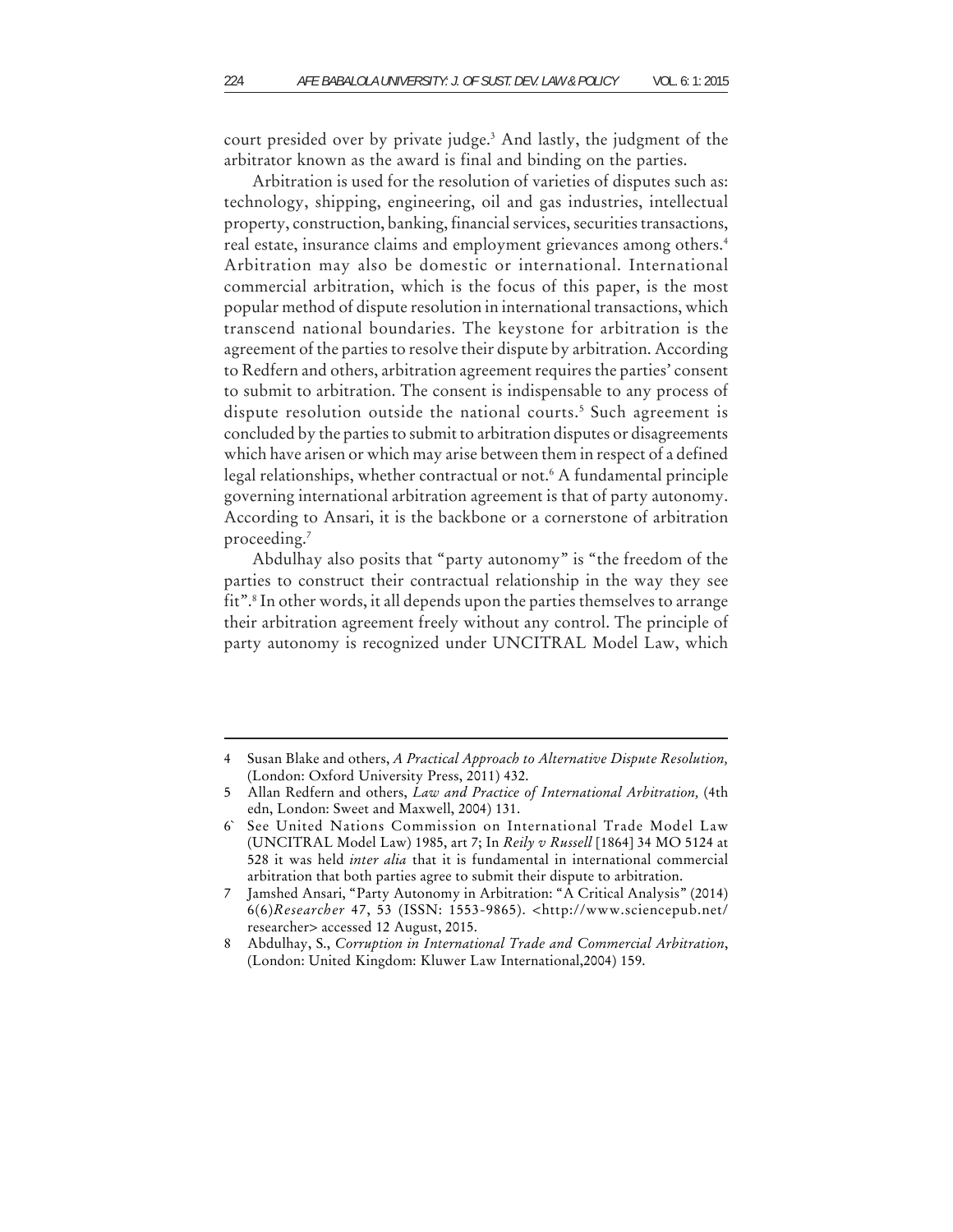has been adopted by several countries, including Nigeria, either holistically or with modification.9 The Nigeria Supreme Court while describing the principle of party autonomy in the case of *MV Lupex v Nigeria Overseas Chartering & Shipping Ltd*10 held *inter alia* that an arbitration clause is a written submission agreed by the parties to the contract and, like other written submissions, it must be construed according to its language and in the light of the circumstances in which it is made. Thus, the parties have full rights to enter into arbitration agreement to suit their purposes. The principle of party autonomy is by far wider. For instance, under the law of Russian Federation of International Commercial Arbitration, it is stipulated that the arbitration clause, being an integral part of the contract must be construed as the agreement which does not depend on the other terms and conditions of the contract than the will of the parties to it.

Although, the doctrine of party autonomy is a recognized concept in commercial arbitration worldwide, the question as to the extent of freedom or autonomy of party in international commercial arbitration has remained largely unsettled and has been acknowledged as disputable. For instance, questions such as what are the elements constituting a valid arbitration agreement? What is the extent of the principle of party autonomy in commercial arbitration? Or whether parties can agree on any matters they please without restriction are yet to be resolved?

The aim of this article is to evaluate the practicability of the norms of party autonomy in international commercial arbitration. The article is divided into eight sections. Following this introduction is the second section, which discusses the importance of arbitration agreement. Section 3 traces the sources of party autonomy. In its fourth section, the article highlights the rationale for party autonomy, while the concept of party autonomy from various international perspectives is discussed in the fifth section. The sixth section is devoted to the examination of limitations to the doctrine of party autonomy, while section 7 contains recommendations aimed at streamlining the concept of party autonomy with court intervention. Conclusion forms the last section.

<sup>9</sup> See the UNCITRAL Model Law, art 19 (1), which provides thus: "Subject to the provision of this Law, the parties are free to agree on the procedure to be followed by the arbitral tribunal in conducting the proceedings:" see also s 1 (b) of the UK. Arbitration Act 1996.

<sup>10 [2003] 10</sup> SCM 71 at 79; [2003] 15 NWLR (Pt. 844) 569.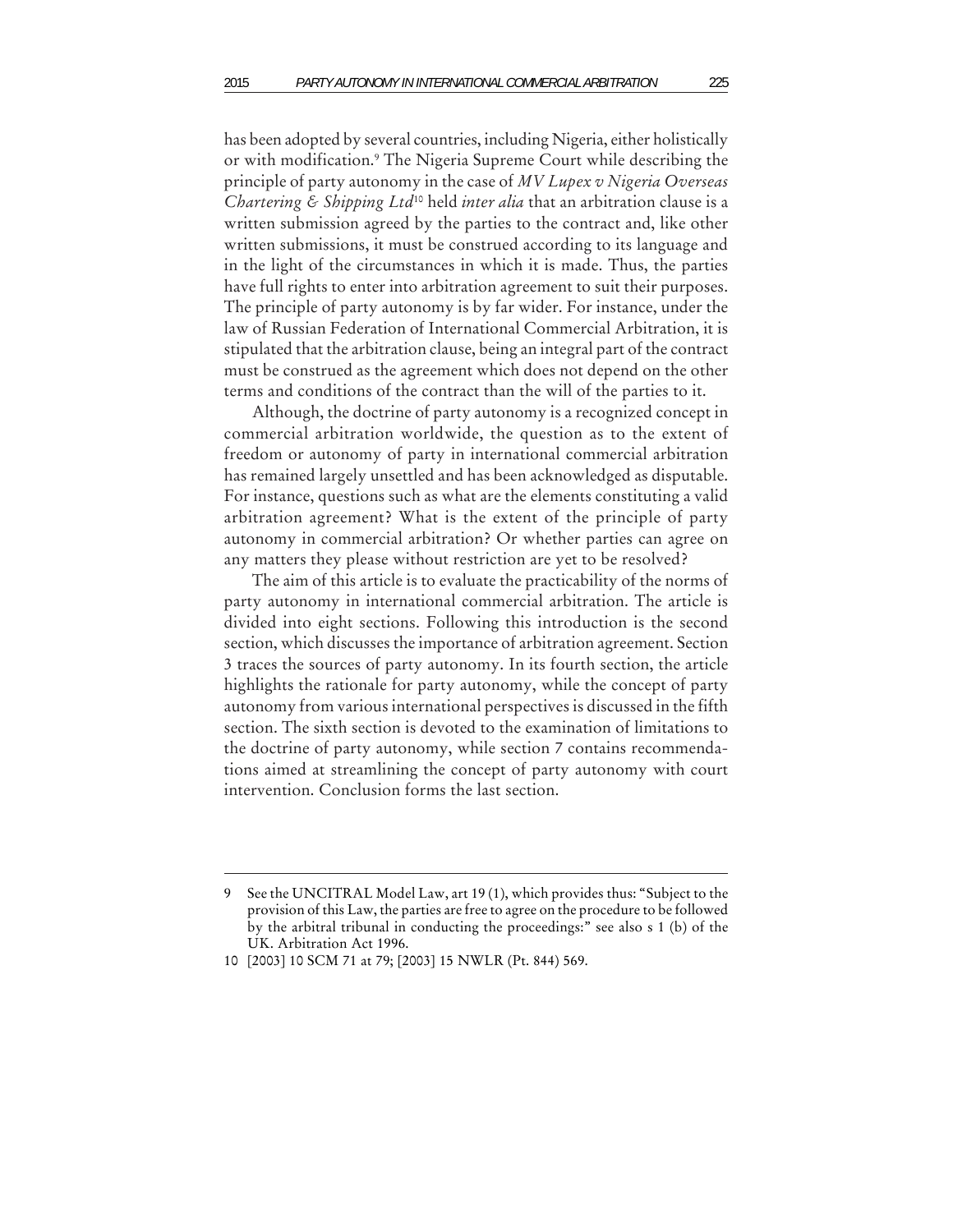## **2. IMPORTANCE OF ARBITRATION AGREEMENTS**

An arbitration agreement is primarily a substantive contract between the parties to international commercial arbitration.<sup>11</sup> The agreement is central to arbitration proceedings; hence, its importance has been attributed to many factors. First, it reflects the party autonomy to settle their disputes through arbitration rather than the court of law. Odoe describes arbitration agreement as a binding promise made between two or more parties to a contract to settle the present and/or future disputes through international commercial arbitration instead of dealing with them in the national courts.<sup>12</sup> Thus, when parties draft an arbitration agreement they enjoy wide freedom to construct a dispute resolution system of their choice. An arbitration agreement, therefore, derives its power from party autonomy.

Second, the essential rule of the principle of arbitration is that where two parties freely enter into an arbitration agreement, there are few restrictions on their freedom to formulate their own terms of the agreement or to design a process, which caters precisely to their needs.<sup>13</sup> Third, an arbitration agreement precludes judges from resolving the conflicts that the parties have agreed to submit to arbitration. If one of the parties files a lawsuit in relation to those matters, the other may

<sup>11</sup> Ar. Gör. ªeyda Dursun, "A Critical Examination of the Role of Party Autonomy in International Commercial Arbitration and an Assessment of Its Role and Extent" (2012)<http://www.yalova.ed.tr/Files/User Files/83 /8\_Dursun.pdf> accessed 10 August, 2015.

<sup>12</sup> Odoe, (n 1) 48; English Arbitration Act 1996 s 6.

<sup>13</sup> Odoe *ibid*; The Nigeria Arbitration and Conciliation Act, 1988 (ACA) s 2 (the Act has been incorporated as Cap A18, Laws of the Federation of Nigeria, 2004 (ACA 2004), which provides thus: "unless a contrary intention is expressed therein, an arbitration agreement shall be irrevocable except by agreement of the parties or by leave of the court or a judge".

<sup>14</sup> It should be noted that a judge's lack of jurisdiction is not automatic, nor can it be declared *ex officio*, rather it must be raised by the defendant not later than when the defendant files his answer to the complaint. This is so because arbitral jurisdiction is waivable and the waiver would be presumed if the plaintiff filed a complaint and the defendant failed to challenge the court's jurisdiction. See, in this connection, the ACA 2004 s 33; the International Chamber of Commerce Arbitration Rules 2012 Art 39; the WIPO Expedited Arbitration Rules 2014 art 54; and the International Centre for Dispute Resolution Arbitration Rules 2014 art 28.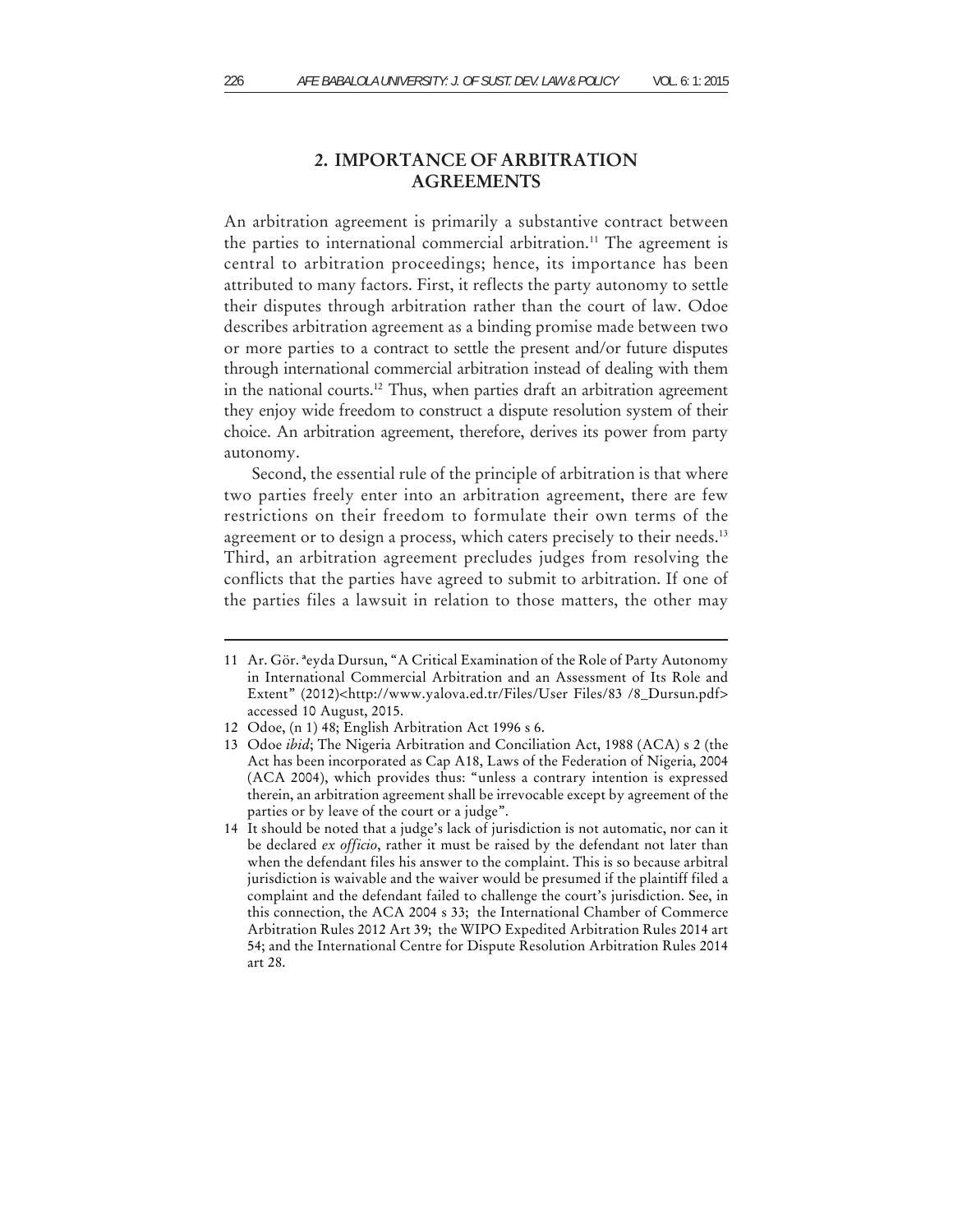challenge the court's jurisdiction on the grounds that the jurisdiction of the courts has been waived.14 Thus, once a conflict has arisen over any of the subjects included in arbitration agreement, the courts will have no jurisdiction to resolve it unless both parties expressly or tacitly agree to waive the arbitration agreement.

Again, the parties' consent is a basic requirement for the arbitration agreement. Their intention to submit to arbitration must unequivocally arise from the agreement freely entered into by parties. For instance, if one of them has been induced to act against his will as a result of fraud, coercion or undue influence, there has been no real consent and the agreement to arbitrate is invalid. Article 11 (1) of the New York Convention requires *inter alia* that each contracting state shall recognise an agreement in writing in which the parties undertake to submit to arbitration their disputes. The implication of this provision is understood in two senses. First, it means the agreement must contain a mandatory, rather than permissive, undertaking to submit disputes to arbitration. Second, it means that agreement must provide for arbitration, rather than another process of dispute resolution.

Finally, stressing the importance of party autonomy, Section 51 (2) (a) (ii) of ACA 2004 states *inter alia* that the recognition and enforcement of foreign arbitration award may be refused if the arbitration agreement is not valid under the law chosen by the parties.<sup>15</sup>

## **3. SOURCES OF THE PRINCIPLE OF PARTY AUTONOMY**

Basically, the principle which makes the arbitral process flexible is party autonomy. The principle of party autonomy, in the general sense, started to develop in the 19th century.16 Party autonomy is based on choice of law in a contract. However, this principle has broader meaning in international commercial arbitration than in domestic arbitration. In international commercial arbitration, the parties to the arbitration

<sup>15</sup> See the New York Convention on the Recognition and Enforcement of Foreign Arbitral, 1958 art V (1) (a). The New York Convention is incorporated into the Nigeria Arbitration and Conciliation Act 2004 as Second Schedule.

<sup>16</sup> Dursun, (n 11); Okezie Chukwumerije, *AChoice of Law in International Commercial Arbitration* (Quorum Books 1994) 161*;* Dicey and Morris and Collins, *The Conflict of Laws*, (Vol. 2 14th edn London: Sweet & Maxwell, 2010) para. 32-004.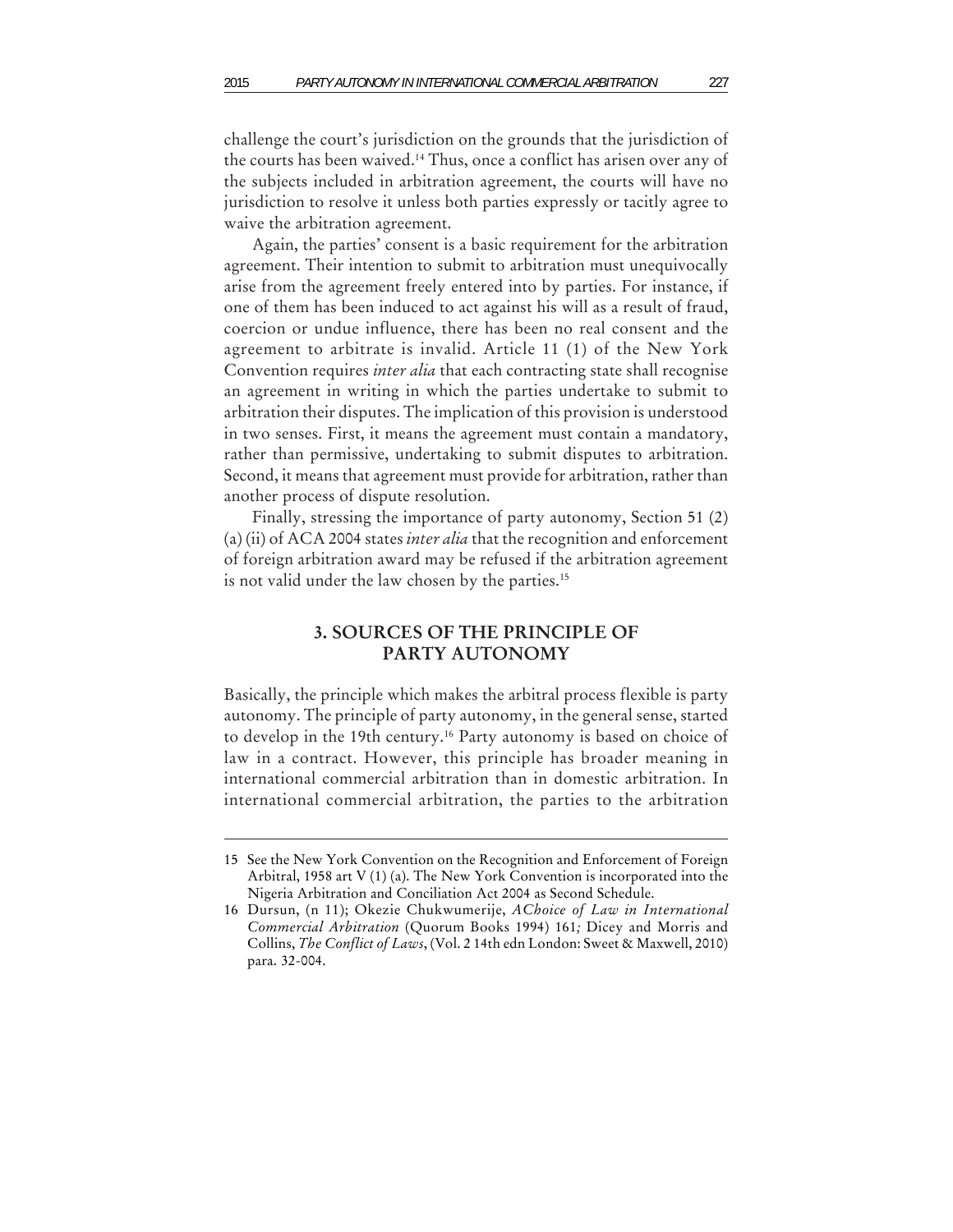agreement are free not only to choose laws but also to conduct the arbitration process. The parties to an arbitration agreement waive the right to bring an action in court and exclude the jurisdiction of courts by agreement. Arbitration agreement is the primary resource of arbitration and the strongest evidence of party autonomy.<sup>17</sup>

Nearly all international arbitration laws, rules, and conventions recognize the principle of party autonomy.18 Thus, arbitration agreement between parties today must include arbitration clauses with an explicit choice of law, and, in keeping with the principle of party autonomy, the parties' choice of law is "invariably" applied by arbitrators. The concept is the high point of the provisions of the Nigeria Arbitration and Conciliation Act, 2004,<sup>19</sup> the New York Convention,<sup>20</sup> UNCITRAL Model Law,<sup>21</sup> the English Arbitration Act, 1996,<sup>22</sup> Indian Arbitration and Conciliation Act, 1996,<sup>23</sup> Ghana Arbitration and Conciliation Act, 2010<sup>24</sup> and the International Chamber of Commerce (ICC) Arbitration Rules, 201225 just to mention a few. The provisions of the above laws and rules, in varying degrees, explicitly require respect for the parties' choice of procedural provisions. For instance, in the case of the New York Convention, where parties fail to comply with the mandatory provisions laid down by the Convention, an arbitral award may be denied recognition and enforcement by courts.26

The reasons for marginalizing the parties' choice of arbitration rules

- 22 The English Arbitration Act 1996, s 47.
- 23 Part I of the Indian Arbitration and Conciliation Act 1996.
- 24 The Ghana Arbitration and Conciliation Act 2010, s 5.
- 25 The International Chamber of Commerce (ICC) Arbitration Rules 2012, art 21.
- 26 The New York Convention 1958, art V.
- 27 Dursun, (n 11);Gary B. Born, *International Commercial Arbitration: Commentary and Materials* (2nd edn, 2001) 560; Lew and other, (n 18) 99.

<sup>17</sup> Elizabeth Shackelford, "Party Autonomy and Regional Harmonization of Rules in International Commercial Arbitration" (2006) vol. 67 *University of Pittsburgh Law Review* 897, 900.

<sup>18</sup> Emmanuel Gaillard, "The Role of the Arbitrator in Determining the Applicable Law" in Lawrence W. Newman & Richard D. Hill (eds), *The Leading Arbitrators* (Guide to International Arbitration, 2004) 1; Julian D. M. Lew *and other, Comparative International Commercial Arbitration* (Kluver Law International, 2003) 413.

<sup>19</sup> ACA 2004, ss 1 and 2.

<sup>20</sup> The New York Convention 1958, art V (1) (d).

<sup>21</sup> The UNCITRAL Model Law 1985, art 19 (1), which provides *inter alia* that:the parties are free to agree on the procedure to be followed by the arbitral tribunal in conducting the proceedings.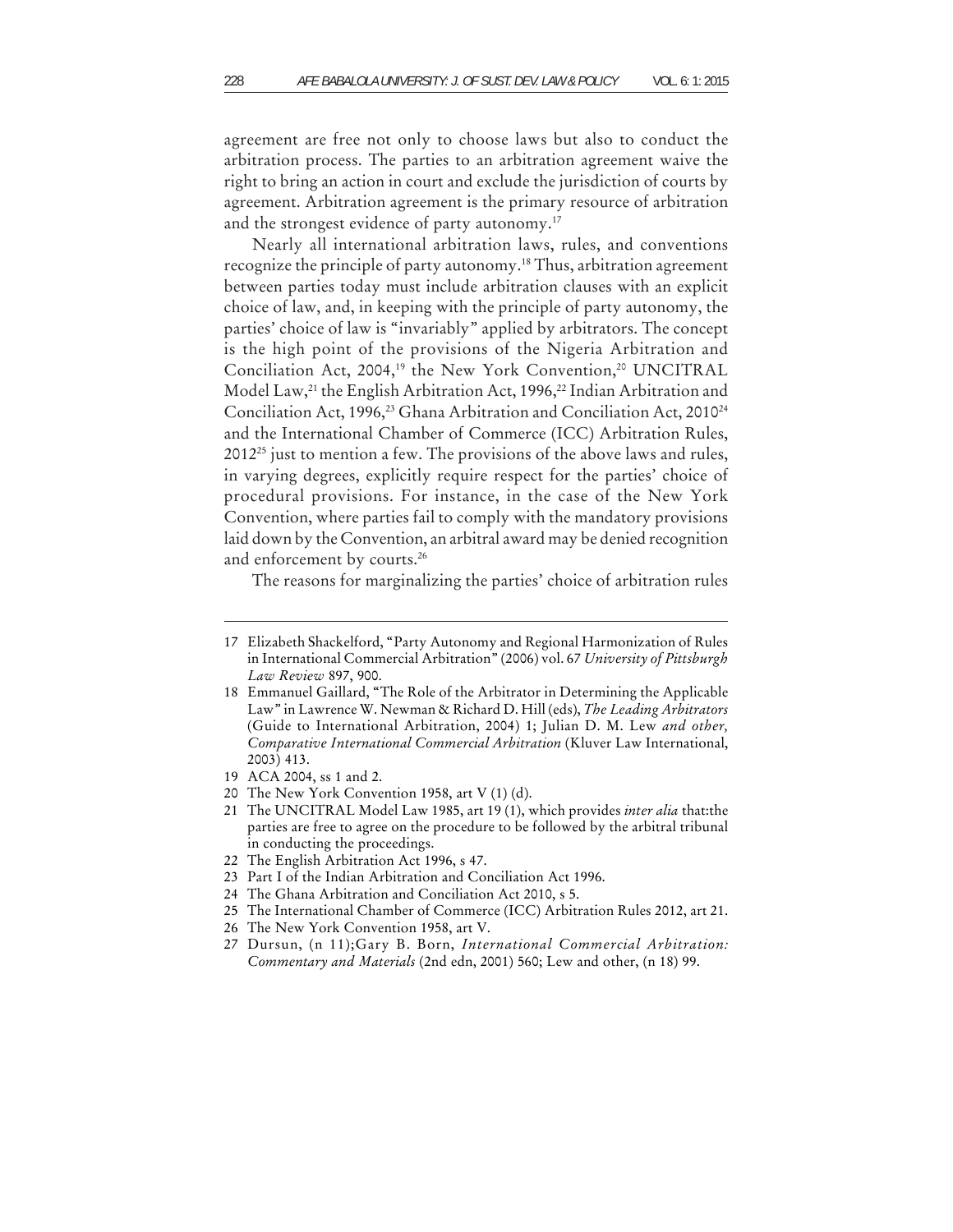are not merely in the violation of general principles but could in fact result in the unenforceability of an award.<sup>27</sup> The authority that parties grant to tribunals is in the form of jurisdiction over particular disputes. One method of conferring jurisdiction on an arbitral tribunal is to include an arbitration clause in the agreement or in a contract between parties. According to Julian Lew,<sup>28</sup> an arbitration agreement constitutes the evidence of the parties' consent to bestow jurisdiction on a tribunal to decide particular disputes, and one must look to the agreement to determine the extent of jurisdiction that the parties has agreed to concede.

Talking in similar vein, Allan Redfern and others,<sup>29</sup> posit that because the grant of jurisdiction is voluntary, arbitration tribunals are limited to the scope of jurisdiction specified by the parties. Hence, parties choose to subject disputes to arbitration because they want a neutral and consensual method of dispute resolution. Furthermore, by choosing an arbitration institution at the outset of the agreement, parties can avoid uncertainty and ensure predictability and fairness of a dispute that arises out of the agreement.30

The freedom to choose the governing law is a logical extension of party autonomy to agree to submit to a favourable method of dispute resolution. In the words of Arnaldez and others,<sup>31</sup> "few principles are more universally recognized in private international law" than the principle permitting parties to choose the governing law for their agreements. Parties are able to better control the dispute resolution process by selecting appropriate and favourable laws to apply to their dispute, and are thus able to avoid being subjected to inappropriate or unfavourable laws at a later time.<sup>32</sup>

## **4. RATIONALE FOR PARTY AUTONOMY**

A basic principle in international commercial arbitration is that of party autonomy.33 The authors, Redfern and others, describe it in the following terms:

<sup>28</sup> Lew and others, *ibid* 100.

<sup>29</sup> Redfern and others, (n 5) 248.

<sup>30</sup> Dursun, (n 11).

<sup>31</sup> Jean-Jacques Arnaldez, *Final Award in ICC Case No. 6379 of 1990*, (*in* 3 Collection of ICC Arbitral Awards, 1997) 134: 136.

<sup>32</sup> Lew and others, (n 18) 413.

<sup>33</sup> Pryles, (n 1) n. 1.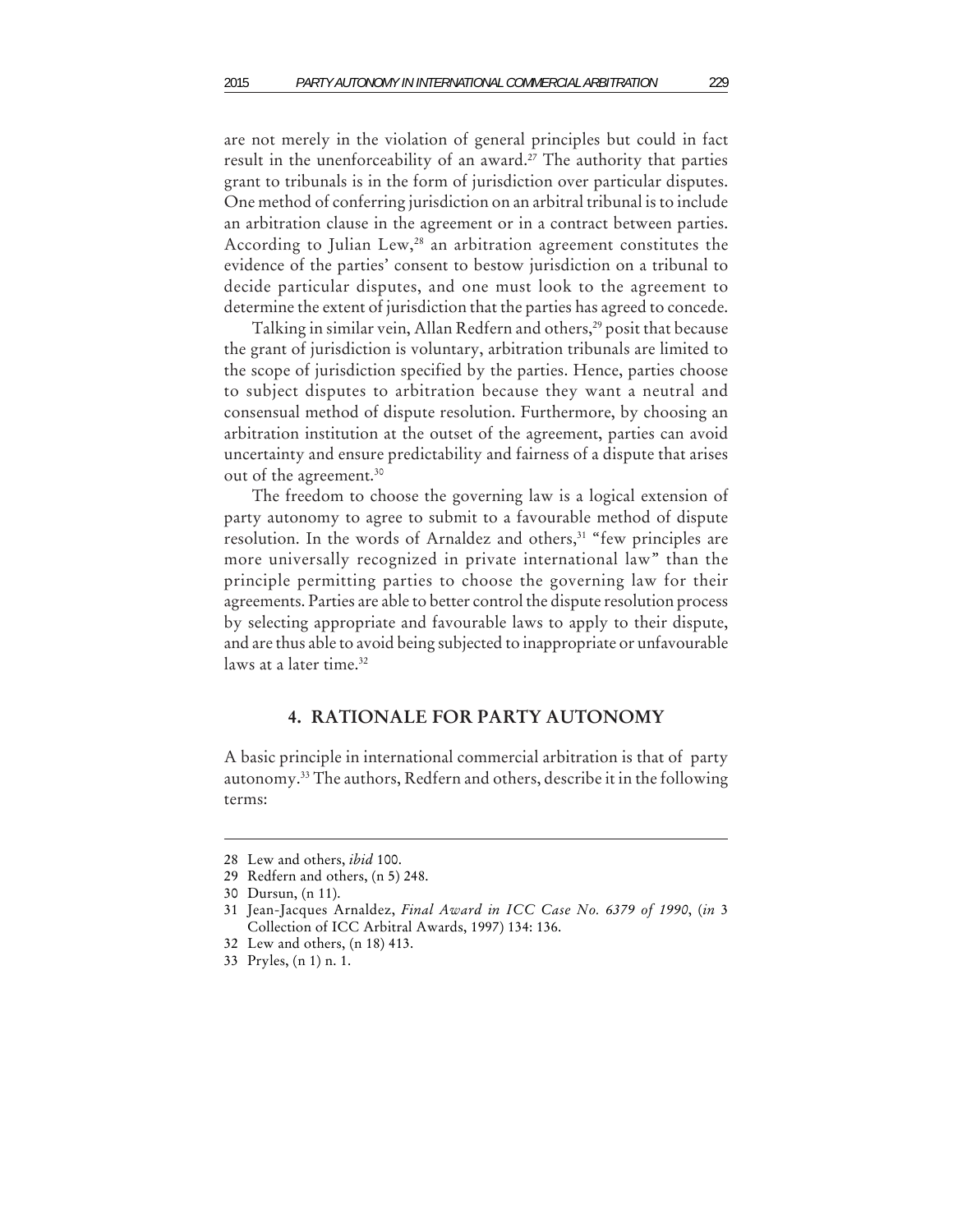Party autonomy is the guiding principle in determining the procedure to be followed in an international commercial arbitration. It is a principle that has been endorsed not only in national laws, but by international arbitral institutions and organisations. The legislative history of the Model Law shows that the principle was adopted without opposition….34

Pursuant to the provision of Article 19(1) of the UNCITRAL Model Law, parties are free to agree on the procedure to be followed by the arbitral tribunal in conducting the proceedings. While highlighting the rationale for party autonomy, section 1(b) of the English Arbitration Act 1996 provides that "the object of arbitration is to obtain the fair resolution of disputes by an impartial tribunal without unnecessary delay or expense and as such safeguards as are necessary the public interest". Section 1(c) of the English Arbitration Act also forbids the court from interfering with the party agreement. Dursun summarizes the rationale for party autonomy in the following terms:

The parties to an international commercial contract do not want to resolve their disputes through litigation, since the court, which is national of a party may be foreign of another party. In addition to this, the parties do not want to deal with procedural formalities. Consequently, the parties choose arbitration as a private dispute settlement and thus, they can conduct all proceedings of arbitration by taking into account their needs and desires such as they can arrange timetable of hearings, choose anyone as an arbitrator who have relevant expertise on specific requirements of the dispute.<sup>35</sup>

The above, arguably, captures the rationale for party autonomy in international commercial arbitration.

## **5. PARTY AUTONOMY FROM THE INTERNATIONAL PERSPECTIVE**

It is general knowledge the world over that parties are free to choose laws that would determine the arbitral process. The need to avoid all the dramas usually associated with courtroom proceedings has made parties

<sup>34</sup> Redfern and others, (n 5) 315.

<sup>35</sup> Dursun (n 11) 169.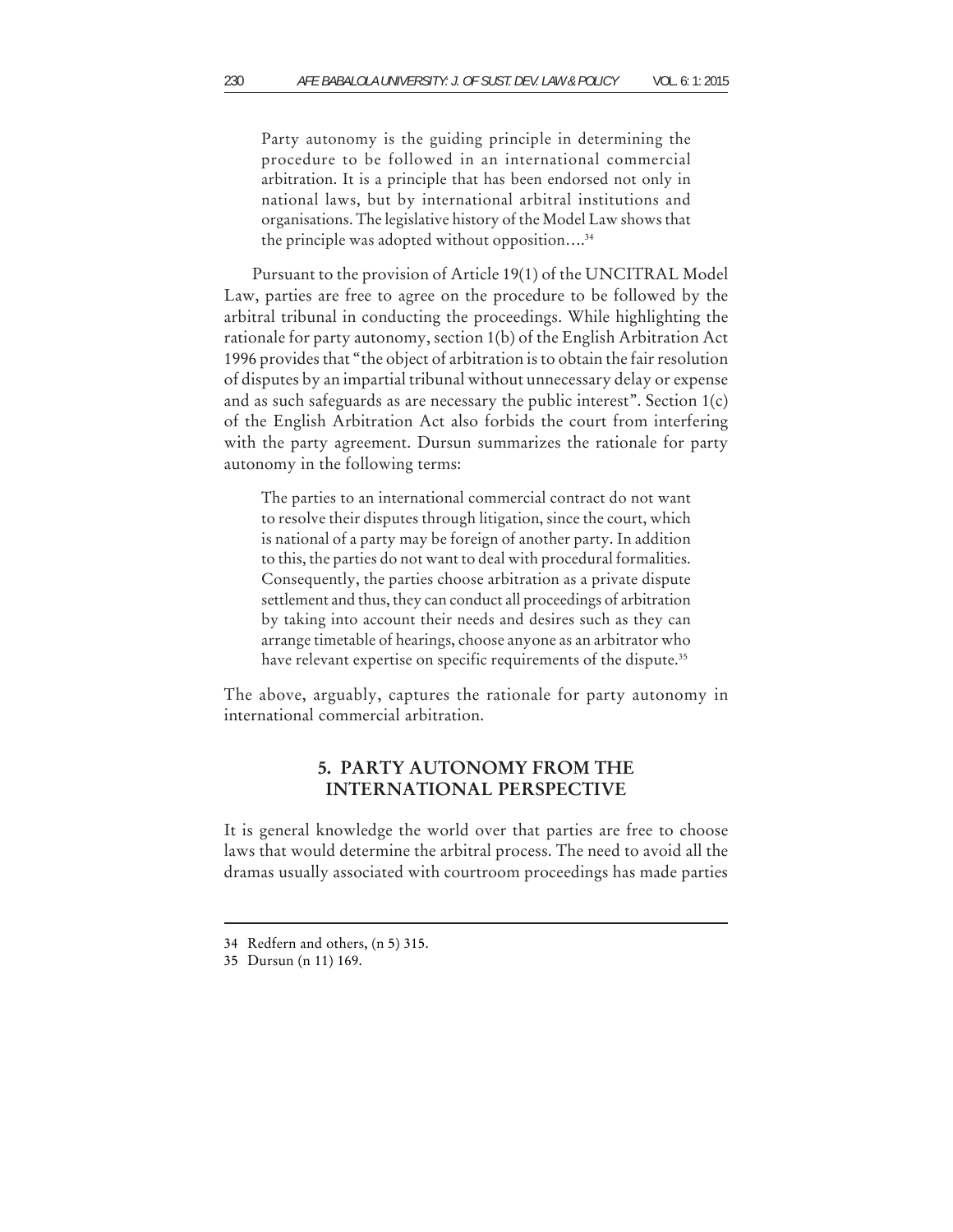embrace a system which allows them to exercise their will and choose laws that are most favourable to them. Party autonomy has gained acceptance in international law and has received recognition in almost all national jurisdictions.36 The principle gives freedom to parties to international commercial agreement to choose applicable substantive law and these laws when chosen, govern the contractual relationship of the parties. The parties may also choose to rely on trade usage, a national rules of law, transnational law, *lex mercotoria* (the law merchant), general principles of law or general principles of international law.37

According to Odoe, the written texts of most sections of the ACA and that of some International Arbitration laws show legislative intention for the courts to respect the principle of party autonomy, so far as it is consistent with the requirements of public policy.<sup>38</sup> In the simplest of terms, the principle of party autonomy as a key characteristic of arbitration means that parties must have the substantial autonomy and control to decide how their arbitrations are to be conducted without the court interfering except for the purpose of supervision and enforcement of the arbitral award. For avoidance of doubt, the relevant provisions of few arbitration laws are highlighted below.

## **5.1 Party Autonomy Under the Nigeria Arbitration and Conciliation Act**

In Nigeria, the Arbitration and Conciliation Act 2004 governs arbitration proceeding and Arbitration Rules made thereunder.<sup>39</sup> Reinforcing the principle of party autonomy, section 2 of the ACA provides that:

Unless a contrary intention is expressed therein, an arbitration agreement shall be irrevocable except by the agreement of the parties or by leave of the court or a judge.

<sup>36</sup> Chukwumerije, (n 16) 105-106.

<sup>37</sup> Redfern and others, (n 5) 98.

<sup>38</sup> Odoe,(n 1) 79.

<sup>39</sup> The Rules is the First Schedule to Arbitration and Conciliation Act, 2004; See also Ojukwu Ernest and Ojukwu Christopher N., *Introduction to Civil Procedure* (3rd edn., Abuja: Helen-Roberts Ltd 2009) 301; Idornije Pius O, "Towards Successful Arbitral Proceedings; How to manage the process" (2004) vol. 2 No. 4, *Nigeria Bar Journal,* 395-412.

<sup>40</sup> J. Olakunle Orojo and M. Ayodele Ajomo, *Law and Practice of Arbitration and Conciliation in Nigeria* (Lagos: Mbeyi & Associates (Nigeria) Limited, 1999), 29.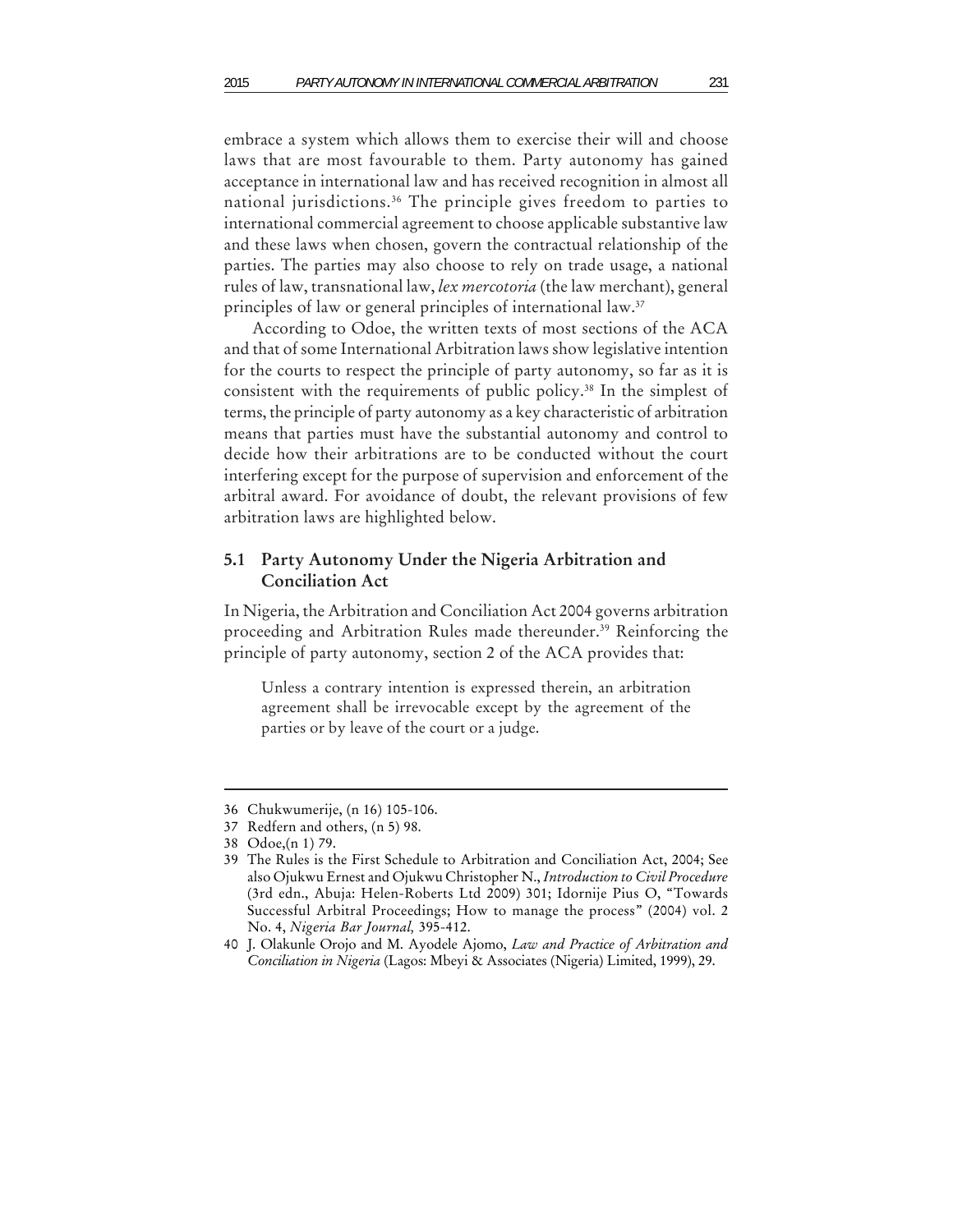Parties to arbitration process are free under Nigerian law to choose the applicable law to their transaction.<sup>40</sup> For instance, Article 47(1) of the Arbitration Rules state that: "the arbitral tribunal shall decide the dispute in accordance with the rule in force in the country whose laws the parties have chosen as applicable to the substance of the dispute". With this provision, it is submitted that the principle of party autonomy largely influences the choice of law applicable to the dispute. Again, Section 47(4) of the ACA 2004 makes it clear that the tribunal shall not decide *ex aequo et bono or amiable compositeur,* unless the parties have expressly authorized it to do so. Furthermore, in Section 47(5) of the ACA 2004, it is clear that in all cases, the arbitral tribunal shall decide in accordance with the terms of the contract and shall take into account the usages of the trade applicable to the transaction.

Apart from the above provisions, the Nigeria Arbitration Act, in recognition of the principle of party autonomy further confers on parties the freedom to resolve by agreement the number of arbitrators and their appointment, $41$  place of arbitration $42$  and language to be used in arbitral proceedings.43 The freedom to choose the applicable law is very fundamental; the reason being that the dispute will be decided in accordance with the law chosen by parties, since the parties are bound by the law that they have chosen.<sup>44</sup> The principles of the ACA in section  $47(6)^{45}$  can be compared with the provision of Article 3 of the Uniform law 1964 on the International Sale of Goods, which provides that although the uniform law was to govern international sales, the parties to a contract are free to exclude the application of the Uniform Law.<sup>46</sup> While Article 3 talks about the freedoms; Article 9 of the Uniform Law talks about the obligations in which it provides that the parties shall be bound by any usage which they have expressly or impliedly made a choice of law to their contract. Furthermore, this provision is similar to the provision under the Benelux Uniform law relating to private International law,

<sup>41</sup> ACA 2004, ss 6 and 7 .

<sup>42</sup> Ibid s 16.

<sup>43</sup> Ibid s 18,

<sup>44</sup> Julian D. M. Lew, *Applicable Law in International Commercial Arbitration* (Oceana, 1978) para 439.

<sup>45</sup> ACA 2004, s 47 (6) provides that: "If the arbitration law of a country where the award is made requires that the award be filed or registered by the arbitral tribunal, the arbitral tribunal shall comply with this requirement within the period of time required by law."

<sup>46</sup> Odoe (n 1) 83.

<sup>47</sup> ibid.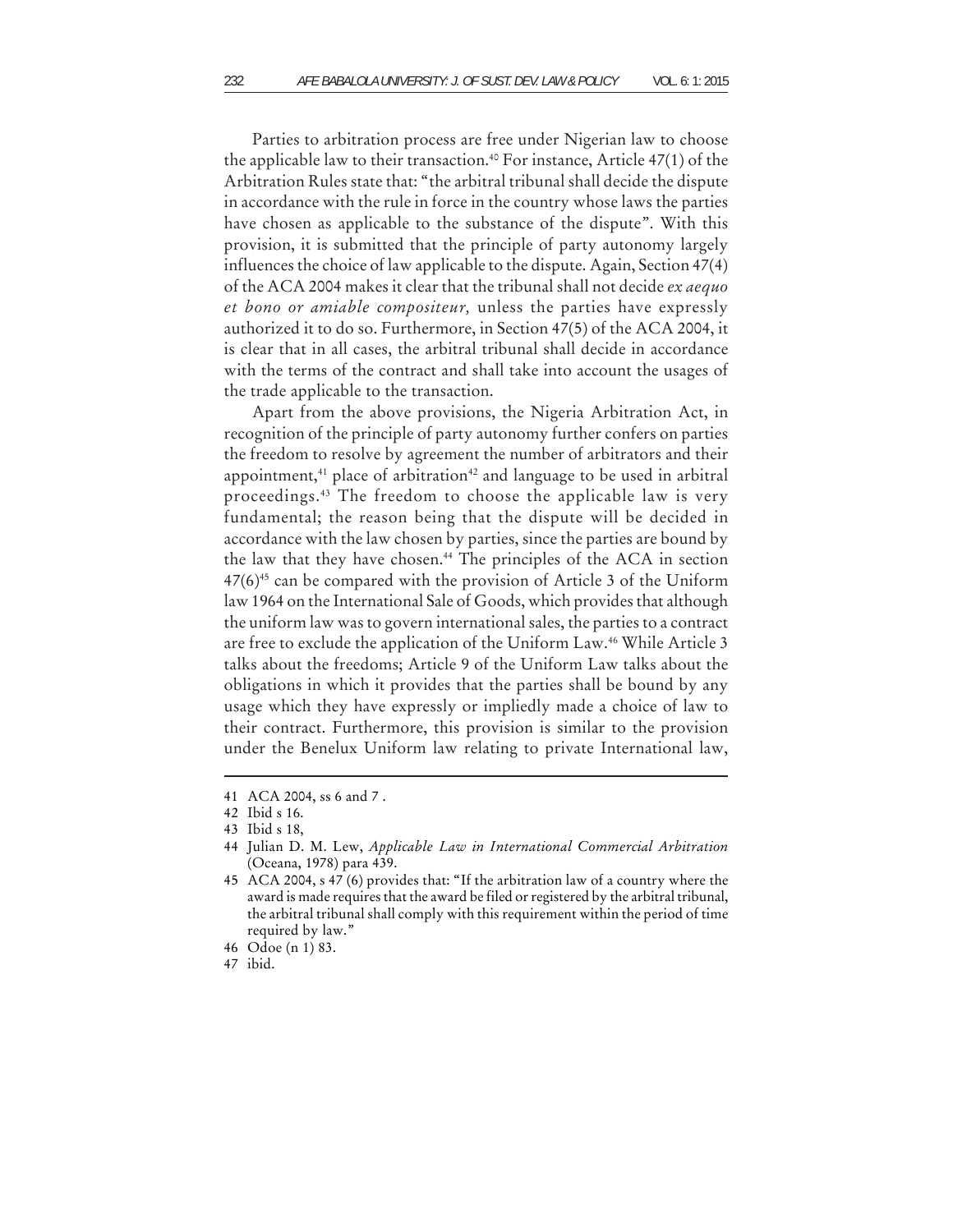which stated in Article 13(1) that contracts are governed by both the imperative and the subsidiary provisions of the law chosen by the parties.<sup>47</sup> **5.2 Party Autonomy Under the UNCITRAL Model Law**

One of the objectives of the UNCITRAL Model Law<sup>48</sup> is the liberalization of international commercial arbitration by limiting the role of national courts and by giving effect to the doctrine of "autonomy of the will", allowing the parties freedom to choose law under which their disputes should be determined.<sup>49</sup> However, according to Agarwal, the Model Law does not, and was not intended to grant absolute autonomy to parties over the conduct of arbitration. It was meant to promote general autonomy to parties but balanced with safeguards in the form of mandatory provisions that could not be contracted out on the basis that these were considered to be essential to the arbitration regime.<sup>50</sup> There is, however, no express listing or delineation of which provision is considered to be mandatory provisions of the Model Law. A couple of provisions, which appear to be mandatory, are:

Article 7(2), which provides for arbitration agreements to be in writing, Article 18, which provides for the equality treatment of parties during arbitral proceeding and for the party to be given a full opportunity of presenting his case. Article 24(2) (3) states that party shall be given notice of any hearing and be sent any materials supplied to the arbitral tribunal by the other party while, Article 31(1) (3) (4) provide that an award shall be in writing, stating its date and place and that it be delivered to the parties.

The above provisions determine the essential validity of arbitration agreement, without which, an award made pursuant to parties' agreement will be denied recognition and enforcement. The principle of party autonomy was addressed under Article 19(1) of the UNCITRAL Model Law, which provides thus: "subject to the provisions of this law, the parties are free to agree on the procedure to be followed by the arbitral tribunal in conducting the proceedings." Reinforcing this provision, Article 5(1)

<sup>48</sup> The UNCITRAL Model Law of International Commercial Arbitration was adopted by the UN General Assembly on 21st June, 1985.

<sup>49</sup> Orojo and Ajomo, (n 40) 19.

<sup>50</sup> Anurag K. Agarwal, "Party Autonomy in International Commercial Arbitration" (May 2007)Indian Institute of Management, Ahmedabad, India *Research and Publications* 7.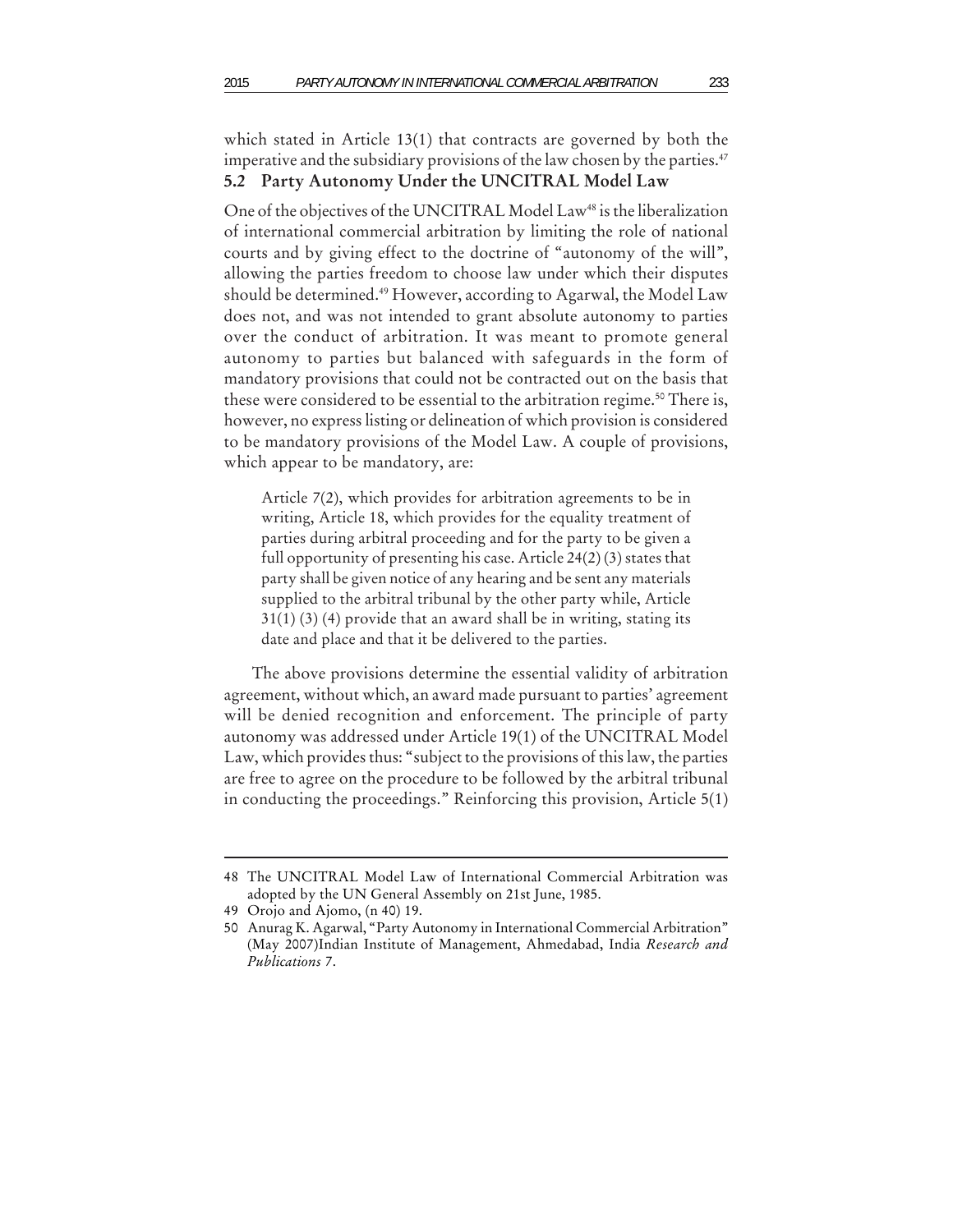of the Model Law states *inter alia* that "in matters governed by this law, no court shall intervene except where so provided in this law."

The above provisions buttress the importance of party autonomy in international commercial arbitration. However, when the parties have not made a choice of law, the arbitrators must apply "the law" designated by applicable conflict rules. This implies that the arbitrators are obliged to identify a law of a particular country. The arbitrators are further obliged to use conflict rules; they cannot apply a substantive law directly. A large number of Articles of the Model Law include phrases such as "unless otherwise agreed by the parties". Such phrases, according to Agarwal, describe the non-mandatory nature of these articles. However, it does not mean that all other articles are mandatory. Thus, it is not possible for parties to determine with certainty which provisions of the Model Law are non-derogable.51

Article 4 of the Model Law provides for waiver of the right to object to non-compliance with any provision, which apparently would refer to non-mandatory provision. As the Model Law does not contain a list of mandatory provisions, to which provisions exactly would apply? Waiver of a party's right to object goes to the root of the legal strategy of the party and it is more disturbing as the article mentions that this happens with the knowledge of the party that the provision is derogable. For instance, under Article 19 of the Model Law, the parties are free to agree on the procedure to be followed by the arbitral tribunal in conducting the proceedings. Failing which the arbitral tribunal may, conduct the arbitration in such manner, as it considers appropriate. The implication of this provision is that parties can only agree to rules of procedure to the extent that they do not conflict with mandatory provisions of the Model Law.

Another notable provision of Model Law touching on party autonomy is the provision of Article 34(2), which provides for the setting aside of the arbitral award if: the party making the application furnishes proof that the composition of the arbitral tribunal or the arbitral procedure was not in accordance with the agreement of the parties or was in conflict with a provision of the Model Law from which the parties cannot derogate. These provisions contain practical restriction on the autonomy of the parties, which will be discussed later.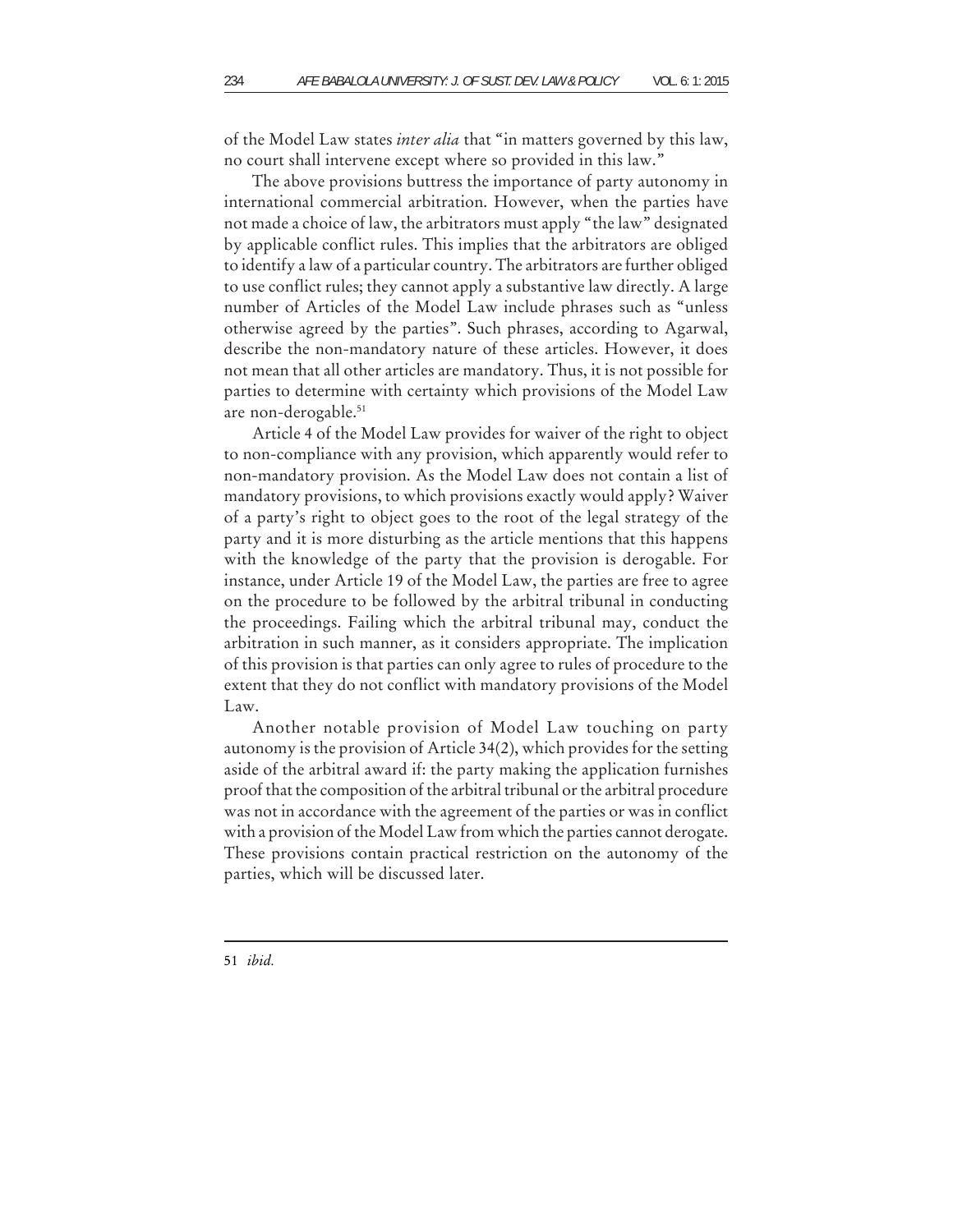#### **5.3 Party Autonomy Under the New York Convention**

The New York Convention is the United Nations Convention on the Recognition and Enforcement of Foreign Arbitral Awards.<sup>52</sup> The Convention took place in 1958 but came into force on 7 June 1959. The Convention is concerned with the enforcement of foreign awards, which is one of the main reasons parties find the law attractive. It recognizes party autonomy in the agreement made in writing by the parties where they agree to submit to arbitration all or any of their differences, whether presently or in the future.<sup>53</sup> This agreement forms the basis for the recognition and enforcement of arbitral award and a party shall at the time of application, supply the original agreement or a duly certified copy of it.54 The New York Convention also stipulates grounds on which recognition and enforcement may be denied an award in its Article V, these grounds constitute limitations to party autonomy.

## **5.4 Party Autonomy Under the International Chamber of Commerce (ICC) Arbitration Rules, 2012**

The ICC Arbitration Rules provides for dispute resolution procedure similar to the New York Convention. This procedure is to lead to a binding decision from the neutral arbitral tribunal appointed by the parties to arbitration. The intention of the ICC Rules is to ensure transparency, efficiency and fairness in the dispute resolution process while allowing parties to exercise their choice over many aspects of procedure.<sup>55</sup>

<sup>52</sup> It is otherwise called New York Convention. The Convention is set out in the Second Schedule to the Nigeria Arbitration and Conciliation Act, 2004. The Convention was made in June 1958 but was not open for signature until 31 December 1958. Nigeria acceded to the Convention on 17 March 1970. The Convention has been made expressly applicable to Nigeria by section 54 of the Nigeria Arbitration and Conciliation Act, 2004; Orojo and Ajomo, (n 40) 16.

<sup>53</sup> New York Convention art II (1); Egbedi Tamara, An Analysis of The Effect of Public Policy on Party Autonomy in International Arbitration.<http:// www.pdfebooksdownloads.com/Party-Autonomy-in-Arbitration.html> accessed on 14 August 2015, 14.

<sup>54</sup> New York Convention 1958, art IV (1) (b).

<sup>55</sup> See the introduction to the Booklet of ICC Arbitration Rules, 2012, <www.iccwbo.org>. The ICC Arbitration Rules has been severally amended. For instance, it commences in 1975, but in 1998, ICC adopted new rules which further freed the arbitrators in the process of determining which law is applicable. The current one in operation is the ICC Arbitration Rules, 2012.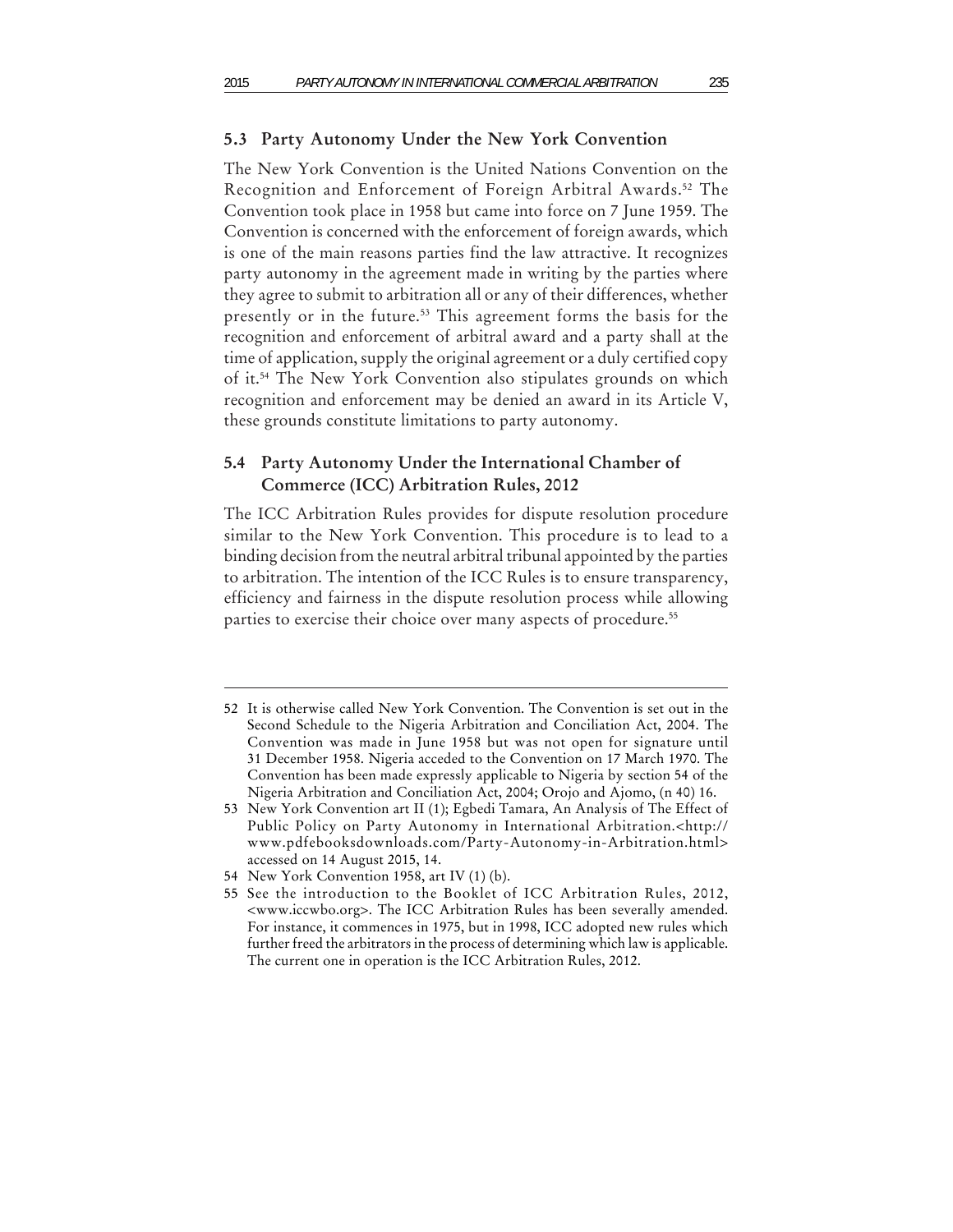Under the Rules, parties are free to determine the law to be applied by the arbitrators to the merits of the dispute. However, in the absence of any indication by the parties as to the applicable law, the arbitrators shall apply the rules of law which it determines to be appropriate.<sup>56</sup> Here, the only requirement is that the arbitrators should consider the application of the selected conflict rules "appropriate" in the particular situation. The use of the term "appropriate" suggests that some form of justification or connection to the specific case had to be made. In addition, the arbitral tribunal shall take account of the provision of the contract, if any, and of any relevant trade usages.57

## **5.5. Party Autonomy Under the United Kingdom Arbitration Act, 1996**

The UK Arbitration Act takes a less flexible approach than most other national Arbitration Acts. Section 46(1) of the Act provides *inter alia* that "the arbitral tribunal shall decide the dispute in accordance with the law chosen by the parties as applicable to the substance of the dispute; or if the parties so agree, in accordance with such considerations as are agreed by them". In case parties did not agree on any such choice of law, Section 46(3) of the Act provides for the alternative in the following terms: "if or to the extent that there is no such choice or agreement, the tribunal shall apply the law determined by the conflict of laws rules which it considers applicable."

Based on the above provision, the arbitrators are required to apply rules to identify the apposite law. The term "law" rather than "rules of law" implies that a whole system of law must be chosen; and an application of rules from various systems appears to be prohibited. Despite the mentioned law, the Act still states that "the parties should be free to agree how their disputes are resolved, subject only to such safeguards as are necessary in the public interest."58 The first part confirms the party autonomy principle as parties are free to agree on the choice of law, seat of arbitration and the procedure to be followed. One can see that this principle is evident in this Act because words like "the parties are free to

<sup>56</sup> ICC Arbitration Rules of 2012, art 21 (1).

<sup>57</sup> Ibid, art 21 (2)*.*

<sup>58</sup> ACA 2004, s 1(b).

<sup>59</sup> Dursun,(n 11) 163.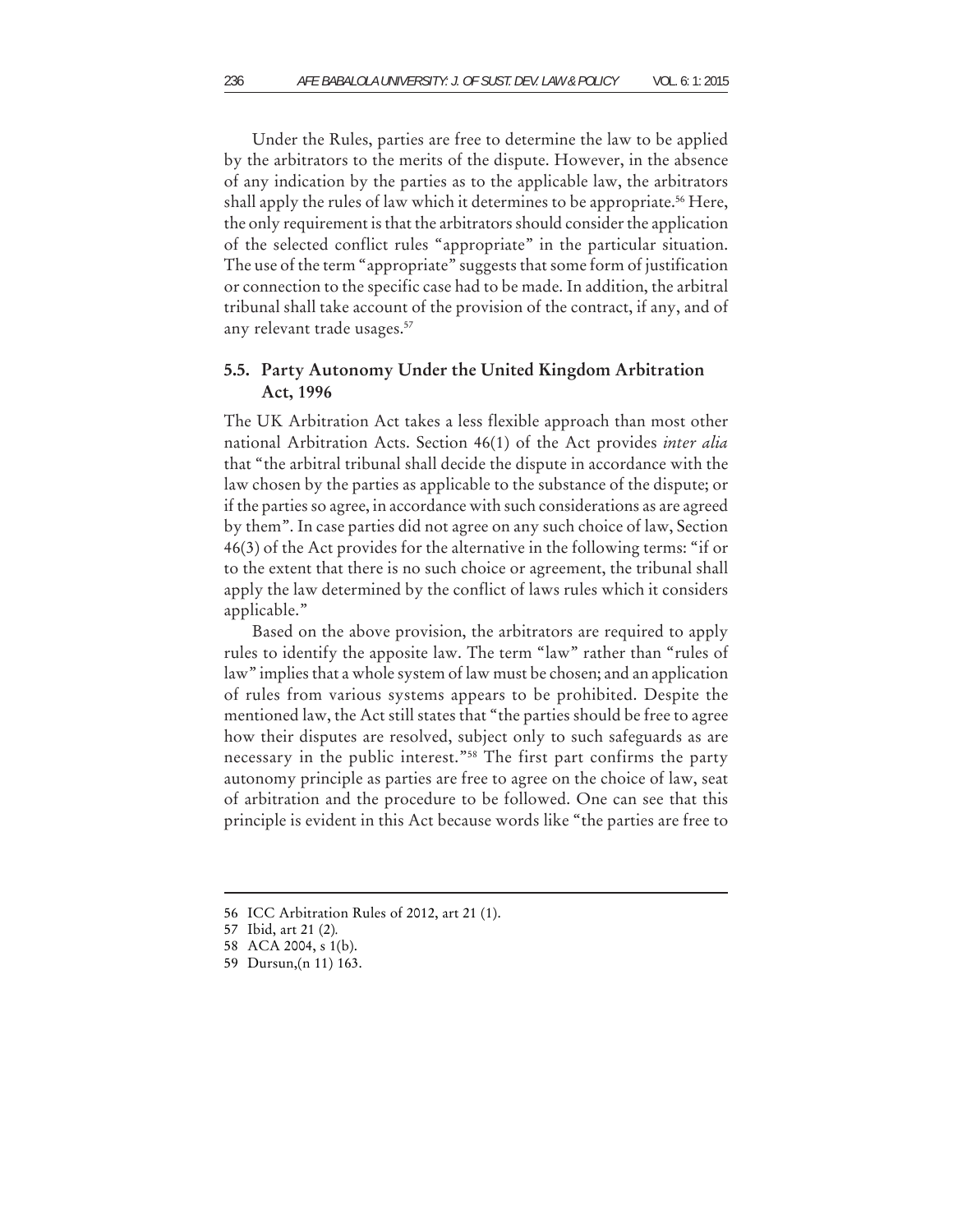agree" or 'unless the parties otherwise agree" or "unless otherwise agreed by the parties" demonstrate party autonomy.<sup>59</sup>

### **5.6 Party Autonomy Under the Indian Arbitration and Conciliation Act, 1996**

The principle of party autonomy can be drawn from Part I of the Indian Arbitration and Conciliation Act 1996. Just like the provision of Section 46 of the English Arbitration Act, 1996, Part I of the Indian Act provides that in determining the rules of law applicable to the substance of the dispute, the arbitral tribunal shall decide the dispute in accordance with the rules of law designated by the parties as applicable to the substance of the dispute and, failing any such designation, the rules of law the tribunal considers appropriate given all the circumstances.<sup>60</sup> While interpreting this provision, the Indian Supreme Court in the case of *Bhatia International v. Bulk Trading SA,*<sup>61</sup> held that Part I of the Indian Act applied to arbitrations which took place outside India, including foreign awards, unless the parties expressly or impliedly excluded all or any of its provisions.

In recognition of party autonomy to determine arbitration process, section 8 of the Indian Arbitration and Conciliation Act confers on the court power to refer parties to arbitration where their agreement so stated. The Section 8(1) of the Act, in unmistaken terms provides that: "a judicial authority before which an action is brought in a matter which is the subject of an arbitration agreement shall, if a party so applies not later than when submitting his first statement on the substance of the dispute, refer the parties to arbitration." Thus, notwithstanding that an application is pending before a judicial authority as stated above, arbitration may be commenced or continued and an arbitral award made.<sup>62</sup>

Furthermore, by virtue of Section 20 of the Indian Act, the parties are free to agree on the place of arbitration, failing which the arbitral tribunal shall determine, the place of arbitration. In doing this, regard must be had to the circumstances of the case, including the convenience of the parties.63 However, in spite of this provision, it appears that the

<sup>60</sup> Indian Arbitration and Conciliation Act 1996, s 2 (4).

<sup>61 [2002]</sup> INSC 132.

<sup>62</sup> Indian Arbitration and Conciliation Act 1996, s 8 (3).

<sup>63</sup> Ibid s 20 (2).

<sup>64</sup> Ibid s 20 (3).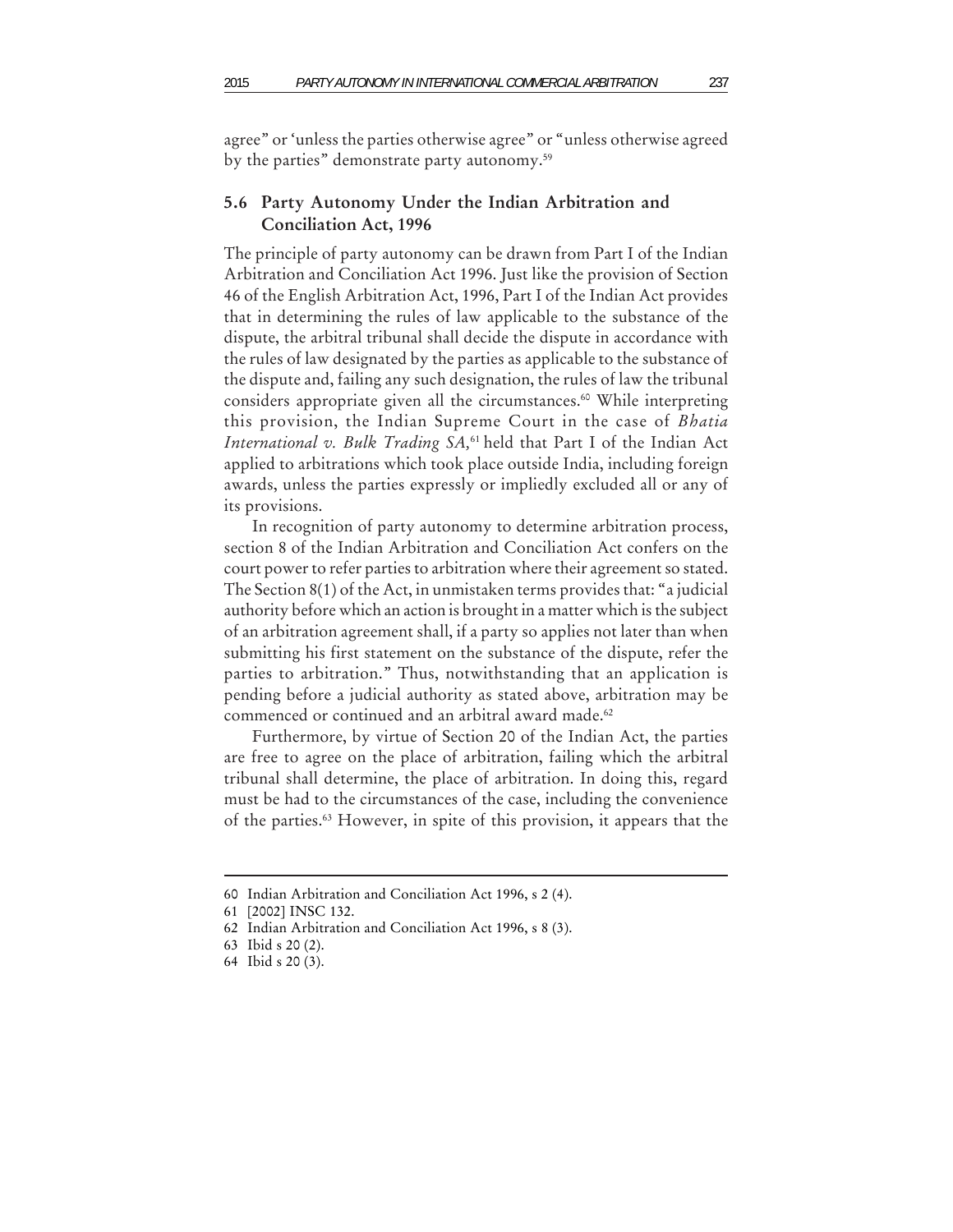arbitral tribunal may meet at any place it considers appropriate for consultation among its members, for hearing experts or the parties, or for inspection of documents, goods or other property.<sup>64</sup> This nonmandatory section of the Indian Arbitration Act, according to Odoe,<sup>65</sup> can be compared with the non-mandatory sections of the English Arbitration Act 1996. For instance, section 3 of the English Arbitration Act, which provides for the seat of arbitration states that "the seat of the arbitration means the juridical seat of the arbitration designated (a) by the parties to the arbitration agreement, or (b) by any arbitral or institution or person vested by the parties with powers in that regard, or (c) by the arbitral tribunal if so authorized by the parties; or determined, in the absence of any such designation, having regard to the parties' agreement and all the relevant circumstances".

The conclusion to be drawn from the above scenario is that, with the principle of party autonomy, parties are free to designate the seat of arbitration themselves or in some other manner authorized by them. Thus, where a conflict of laws embraces the principle, the principle is upheld leaving the parties to determine for themselves their choice of law rather than one imposed on them.

## **5.7 Party Autonomy Under the Ghana Arbitration and Conciliation Act, 2010**

The main principle of arbitration enshrined in Ghana Arbitration and Conciliation Act 2010 is the general principle of party autonomy, respecting and securing the ability of parties to choose how to deal with the disputes between them, such as by arbitration and how such arbitration should be conducted. As a preliminary issue prelude to arbitral process, Section 5(1) of the Ghana Act provides that a party to a dispute in respect of which there is an arbitration agreement may, subject to the terms of that agreement, refer the dispute to arbitration. This section forms the basis for arbitration; hence, in the absence of arbitration clause in the parties' agreement, their right to refer their dispute to arbitration is foreclosed. Sections 12 to 14 of the Ghana Arbitration Act further reinforce the above provision by giving additional freedom to parties to agree on the identity and make-up of the tribunal, stipulate any requirements as to the arbitrator or arbitrators' experience, qualifications

<sup>65</sup> Odoe (n 1) 86.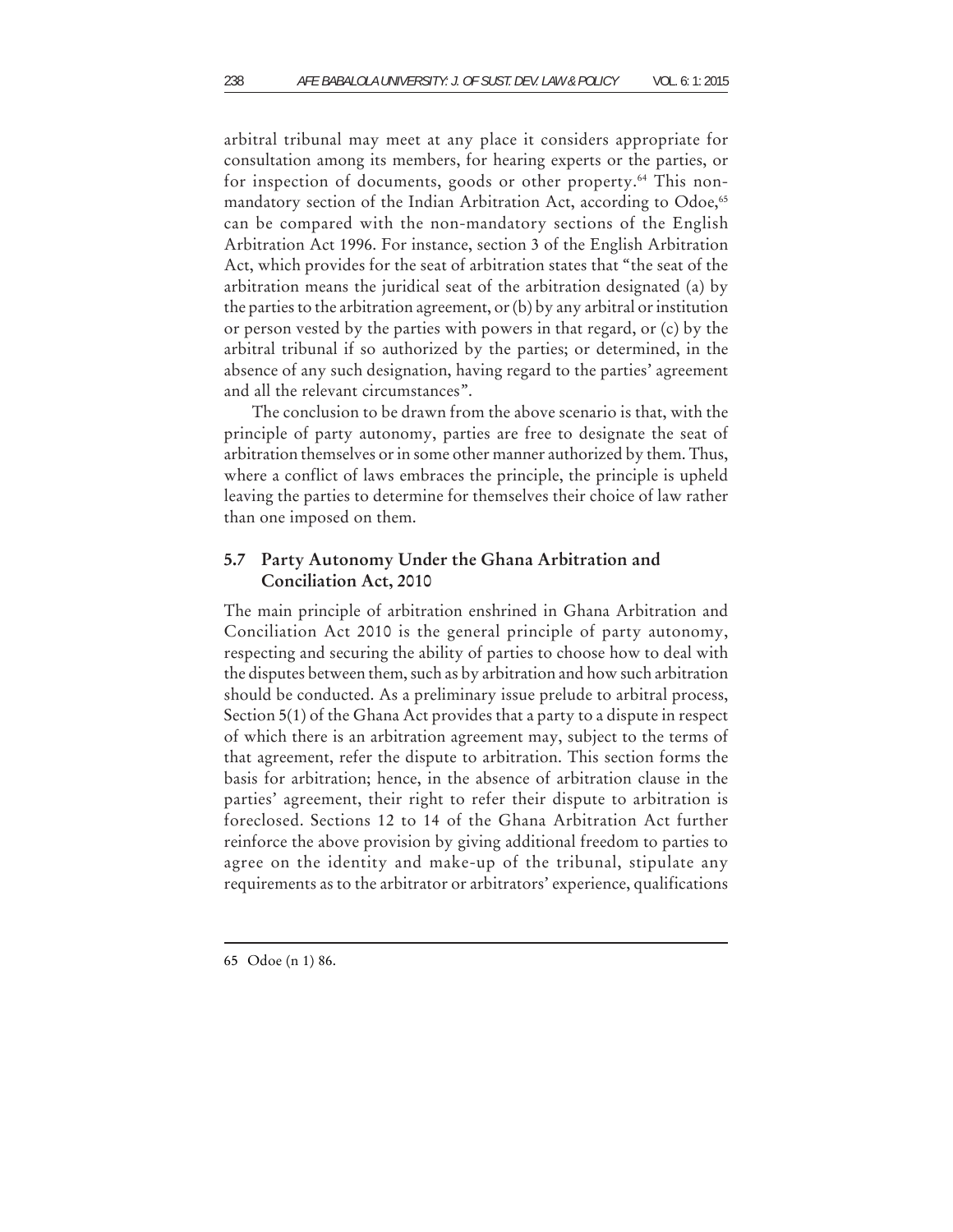or nationality, designate an appointing authority, determine the number of arbitrators and determine procedure for appointment. Furthermore, by virtue of Section 48(1) (a) of Ghana Arbitration Act, the arbitral tribunal is required to decide the dispute in accordance with the law chosen by the parties and as applicable to the substance of the dispute.

Consequent to the various statutory provisions highlighted above, it is submitted that the freedom of the parties in international commercial arbitration to decide the substantive law as well as allied matters applicable to their contract are expressly recognized worldwide. However, these freedoms are not cast in iron; they admit some limitations. These limitations are discussed in the next section.

## **6. LIMITATIONS TO PARTY AUTONOMY**

As highlighted in the preceding sections, parties to arbitration agreement enjoy maximum autonomy to determine how their dispute is to be resolved. For instance, they can, by agreement, exclude the jurisdiction of the court and can conduct the arbitral proceedings in whatever way that they like. However, the question is whether party autonomy is absolute without limitation? Alternatively, is party autonomy to international commercial arbitration a myth or reality? Without doubt, parties to arbitration enjoy certain degrees of freedom given that the arbitration agreement, which is the foundation of any arbitral processes, is the product of parties' consensual agreement. However, their autonomy is subject to several limitations. For instance, there are certain basic principles, which parties to arbitration cannot statutorily ignore or violate under any situation. These provisions are subtly codified in the various sections of ACA 2004, UNCITRAL Model Law, various Arbitration Laws as well as the principles of natural justice which are applicable to all judicial and quasi-judicial authorities and tribunals.<sup>66</sup>

For instance, Section 14 of the Nigeria Arbitration and Conciliation Act 2004, which is a replica of Article 18 of the UNCITRAL Model Law, provides that: "the parties shall be treated with equality and each party shall be given a full opportunity of presenting his case." The implication of this provision are as follows: First, that arbitration agreement is the

<sup>66</sup> Arbitration process is by nature quasi-judicial proceedings and is bound to follow the principle of natural justice. See Jamshed Ansari, (n 7) 50. See also S.K. Agarwal, "Arbitration: An option to resolve under Section 89 of CPC" (2003) AIR 187.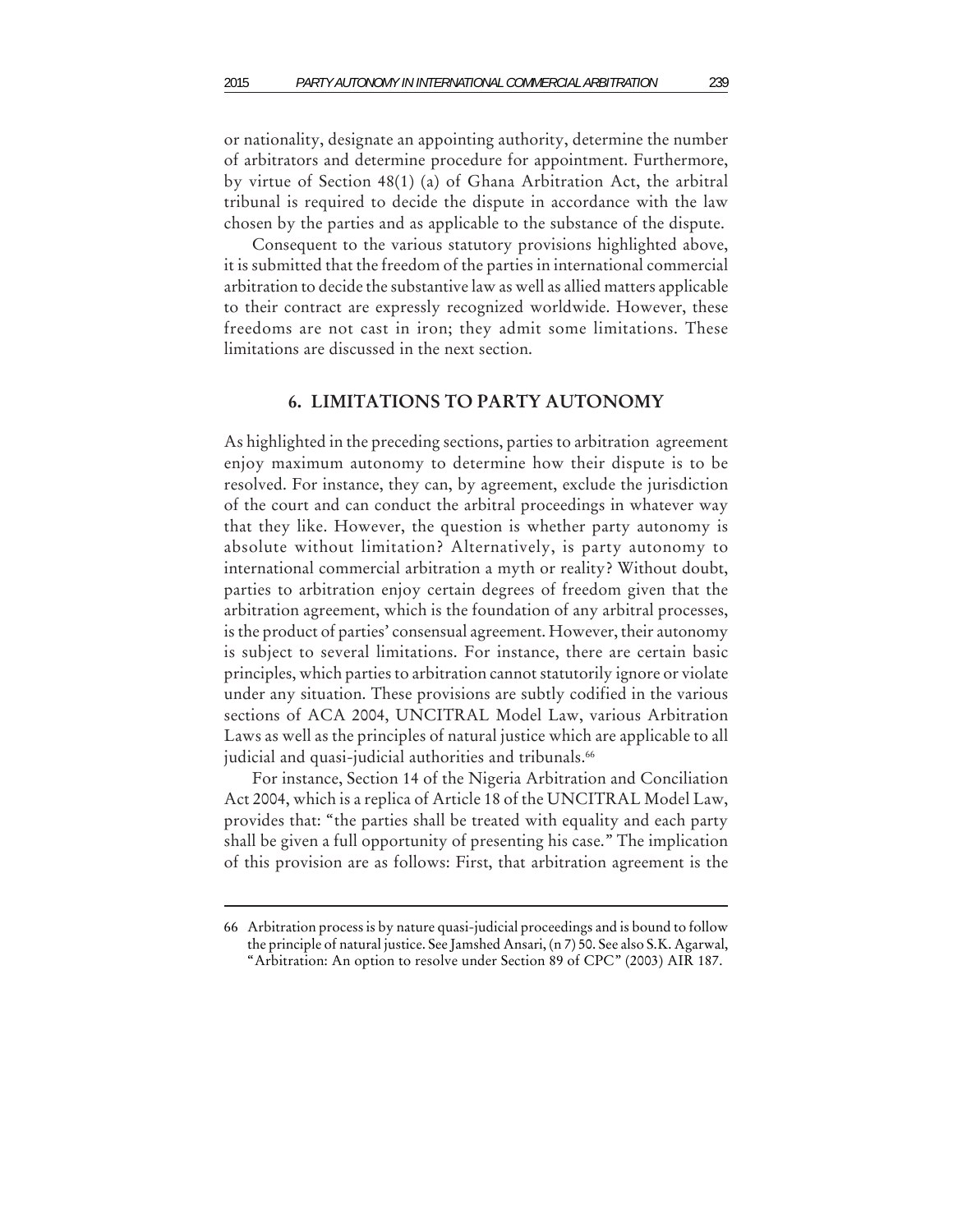making of the parties to arbitration, however, in the conduct of the arbitral proceedings they are entitled to equal treated, failing which, there is no justice. Secondly, each party shall be given full opportunity to present their case completely. Thus, where any of the party is not given proper notice of the arbitral proceeding or otherwise denied the opportunity to present the case before the arbitral tribunal, the resulting award will be annulled when challenged.<sup>67</sup> Thirdly, Arbitration tribunal being a quasijudicial authority, the judges should not be appointed as arbitrators.<sup>68</sup> To safeguard the principle of natural justice, all judicial as well as administrative authorities are required to follow the principle of natural justice in the course of proceedings before them.69 In the case of *D.C. Saxena v State of Haryana*,<sup>70</sup> it was held that if the statute is silent on the matter, the natural justice principle has to be followed.

The principles which constitute the essential norms of Arbitration and which characterize the principle of natural justice are as follow:

- i. *Nemo judex in causa sua*, i.e. no man shall be a judge in his own cause.
- ii. No party shall be condemned unheard; that is, each party must be given the opportunity to cross-examine witnesses examined by other side.
- iii. Each party is entitled to know the reasons for the decisions.
- iv. The person who hears the case must decide finally. If the principle of natural justice is violated while deciding the case,

<sup>67</sup> ACA 2004, s 52 (2) (iii); UNCITRAL Model Law, art 36 (2) (ii).

<sup>68</sup> Jamshed Ansari, (n 7) 50; R.S. Bachawat, *Law of Arbitration and Conciliation*, (Nagpur, Wadhwa & Co. 1999) 414.

<sup>69</sup> See the Indian case of *Indu Ramchandra Bharwani v UOI* [1988] 4 SCC 1*.* In the case of *Judicial Service Commission of Cross River State & Other v Dr. (Mrs) Asari Young* [2013] 2 SCM 98 at 111-112*,* the Nigeria Supreme Court held *inter alia* that the principle of fair hearing are as binding on administrative bodies and tribunals of inquiry as they are on the courts. Hence, it is basic that where a body, whether judicial, quasi-judicial, Administrative or Executive in inception, acts judicially in the sense that it is to determine the civil rights and obligations of a person, or to find him guilty or liable of a fault, he must be given a hearing before the issue can be properly decided. See further the Constitution of the Federal Republic of Nigeria, 1999 (as amended), s 36 (1).

<sup>70</sup> AIR [1987] SC 1463.

<sup>71</sup> See the cases of *Baba v N.C.A. T. C* [1991] 5 NWLR (Pt. 192) 388and *P. H. M. B. v Edna* [2001] 5 NWLR (Pt. 707 612; [2001] 4 SCM, 159*.*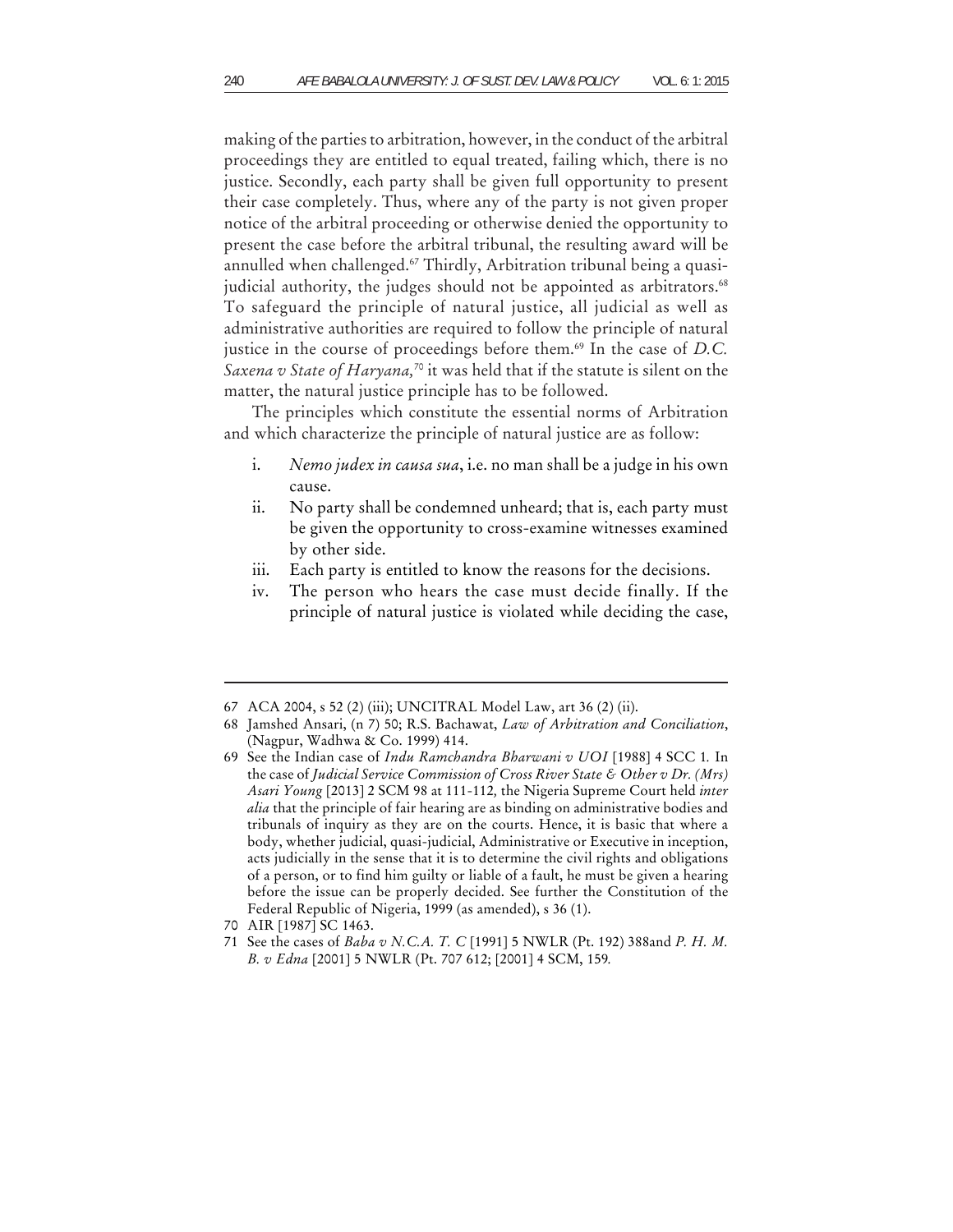then the award shall be deemed to be reached without jurisdiction and, hence, annulled.<sup>71</sup>

As corollary to party autonomy are the requirements for the validity of the arbitration agreement itself. Arbitration agreement shares elementary factors with simple contract. Consequently, any factor, which will vitiate ordinary contract will invariably vitiate arbitration agreement and render it unenforceable. For instance, under various arbitration rules, before an arbitration proceeding is adjudged valid, the parties to arbitration agreement must possess the capacity to execute the agreement, the dispute to which it relates must arise out of a legal relationship whether contractual or not,<sup>72</sup> the arbitration agreement must not be null and void, inoperative and incapable of being performed.73 The absence of any of these factors is a fundamental issue vitiating the validity of arbitration agreement and, hence, constitutes limitations to party autonomy as it may be invoked to render the resulting award unenforceable.

In addition to the foregoing, there are some basic mandatory provisions limiting party autonomy to arbitration. These provisions are contained in various Arbitration Laws. In Nigeria, the following factors, among others, are mandatory under the ACA 2004:

- i. Arbitration agreement must be written; $74$
- ii. The parties shall be treated equally and given full opportunity to present their case;<sup>75</sup>
- iii. Parties must be allowed to exchange their statements of claim and statements of reply during arbitration proceedings;<sup>76</sup>
- iv. Advance notice of tribunal must be given to the parties and such statement communicated to the parties;<sup>77</sup>
- v. The award under Arbitration law is equated with an ordinary award;<sup>78</sup>
- vi. Arbitration award must be in writing and signed by the arbitrator and copy delivered to the parties.79

73 See the case of *Union of India v McDonnel Douglas Corp.* [1993] 2 Lloyd's rep, 48.

76 ACA 2004, s 19.

<sup>72</sup> UNCITRAL Model Law, art II (1) and V (2).

<sup>74</sup> ACA 2004, s 1; UNCITRAL Model Law, art 7 (1).

<sup>75</sup> ACA 2004, s 18; UNCITRAL Model Law, art 18.

<sup>77</sup> ACA 2004, s 20 (2) (3); UNCITRAL Model Law 1985, art 24 (2) (3).

<sup>78</sup> ACA 2004, s 25 (1); UNCITRAL Model Law 1985, art 30(2).

<sup>79</sup> ACA 2004, s 26; UNCITRAL Model Law 1985, art 13.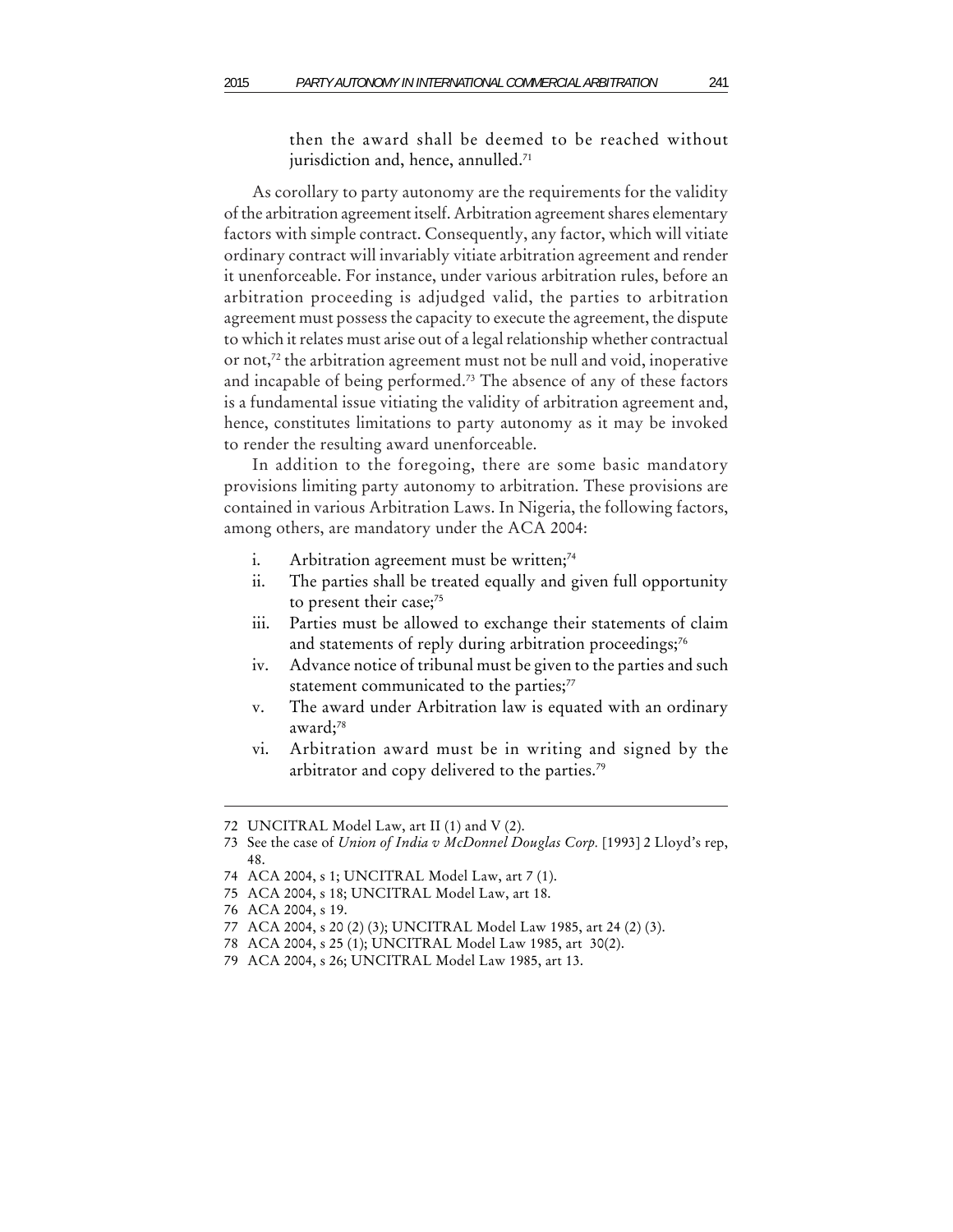Failure to comply with the above provisions will affect the resulting award and render it null and void.

Again, parties to arbitration are of necessity expected to choose the law applicable to the substance of their transaction while executing the contract<sup>80</sup> and the arbitrator has the duty to apply the chosen law to the substance. However, where the choice of law is not made *bonafide*, the arbitrator may disregard this duty.<sup>81</sup> Matters like this usually arise during the enforcement or recognition of the awards.<sup>82</sup> Moreover, the parties are free to agree on the law applicable to arbitration and arbitration agreement. This choice may be subject to the restrictions imposed by the law of the place of arbitration (*lex arbitri*), since every state wants to regulate any legal activity within the boundaries of their own country. A major reflection of *lex arbitri* is that the parties can confer some powers upon the arbitral tribunal more than what the *lex arbitri* allows, such power, when it could not be exercised by the arbitral tribunal, will be exercised by national courts and contrary to the wish of parties.<sup>83</sup>

The issues relating to third parties constitute another restriction on party autonomy. Actually, the arbitration agreement binds only the parties. Thus, the parties cannot agree on anything which can affect the third parties directly.<sup>84</sup> It follows that where parties have conferred such power upon the arbitral tribunal, the arbitrator cannot compel the third parties to attend the hearings as witnesses<sup>85</sup>

International commercial arbitration recognizes that the courts shall not interfere in arbitral proceedings.<sup>86</sup> This is fundamental to the process. Notably, the court, in the following circumstances, among others, would intervene to assist the parties in the arbitral process. First, a court before which an action is brought in a matter which is the subject of an arbitration agreement shall, if a party so requests, not later than when submitting his first statement on the substance of the dispute, refer the parties to arbitration unless it finds that the agreement is null and void, inoperative

<sup>80</sup> Redfern and others, (n 5) para 3.98 and 3.99.

<sup>81</sup> Chukwumerije, (n 16) 109.

<sup>82</sup> Dursun,(n 11) 169.

<sup>83</sup> ibid*.*

<sup>84</sup> Redfern and others, (n 5) para 6.18.

<sup>85</sup> ibid, para 6.19.

<sup>86</sup> UNCITRAL Model Law art 5; ACA 2004, s 34.

<sup>87</sup> UNCITRAL Model Law 1858, art 8(1) (2).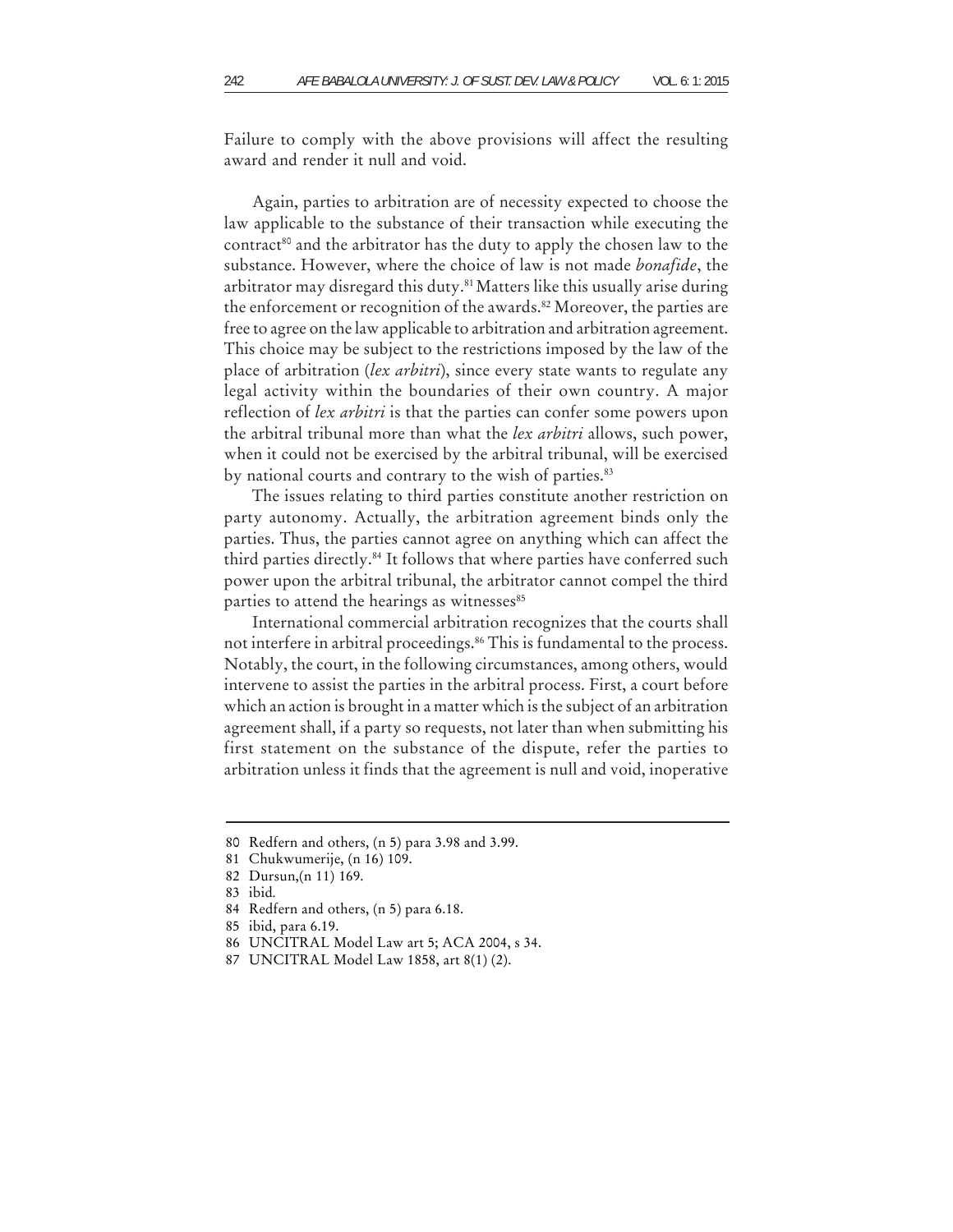or incapable of being performed.<sup>87</sup> Second, parties must agree as to the appointment of arbitrators but where there is a disagreement, an arbitration institution or a court may appoint arbitrators upon request of a party.88 Third, the court may order the interim measures upon request by the parties if it is compatible with an arbitration agreement and where it is ascertained that the object of the dispute is a perishable item and it is better to dispose of it to convert to money.<sup>89</sup>

Furthermore, the procedure for challenging an arbitrator may be agreed on by the parties such as agreeing on using the arbitration procedure rules of a certain arbitration institution. But where this fails, a challenging party may request a court or other authority to decide on the challenge.90 An award as the final decision of the arbitral tribunal is expected at the end of the arbitral proceedings. In reviewing the arbitral award, it has been argued whether arbitral award is subject to judicial review or not.<sup>91</sup> It was argued further that, if judicial review is allowed, finality and independence of the arbitral award is not guaranteed and party autonomy is restricted. This is like subjecting an award to the power of the court. However, where parties fail to follow the acceptable standard in the arbitration agreement, the court will intervene to review the award.

Finally, the principle of public policy has been considered to be a major limitation to party autonomy in international commercial arbitration.<sup>92</sup> The term "public policy", according to Ansari, is a sociological concept which comprises the society's culture, moral values, belief etc., which is accepted and applied in the society.<sup>93</sup> Public policy is dynamic in nature and it varies with time and place. Many countries have accepted it as a fundamental principle of the country and; hence, any violation of this principle will lead the order or award as null and void. In the case of arbitration proceedings, it provides limit on the party autonomy. It is a good ground for challenging the award and then makes the award unenforceable. The judiciaries of different nations have interpreted the expression "public policy" in different ways.

<sup>88</sup> Ibid art 11.

<sup>89</sup> Ibid art 9; Okuma Kazutake "Arbitration and Party Autonomy'' (2005) *The Seinan Law Review*, <http://www.einan-gu.ac> accessed on 15th August, 2015.

<sup>90</sup> UNCITRAL Model Law art 13.

<sup>91</sup> Ibid art 14.

<sup>92</sup> Odoe, (n 1) 99.

<sup>93</sup> Jamshed Ansari, (n 7) 52.

<sup>94 [2000] 3</sup> Arb. L.R. 674.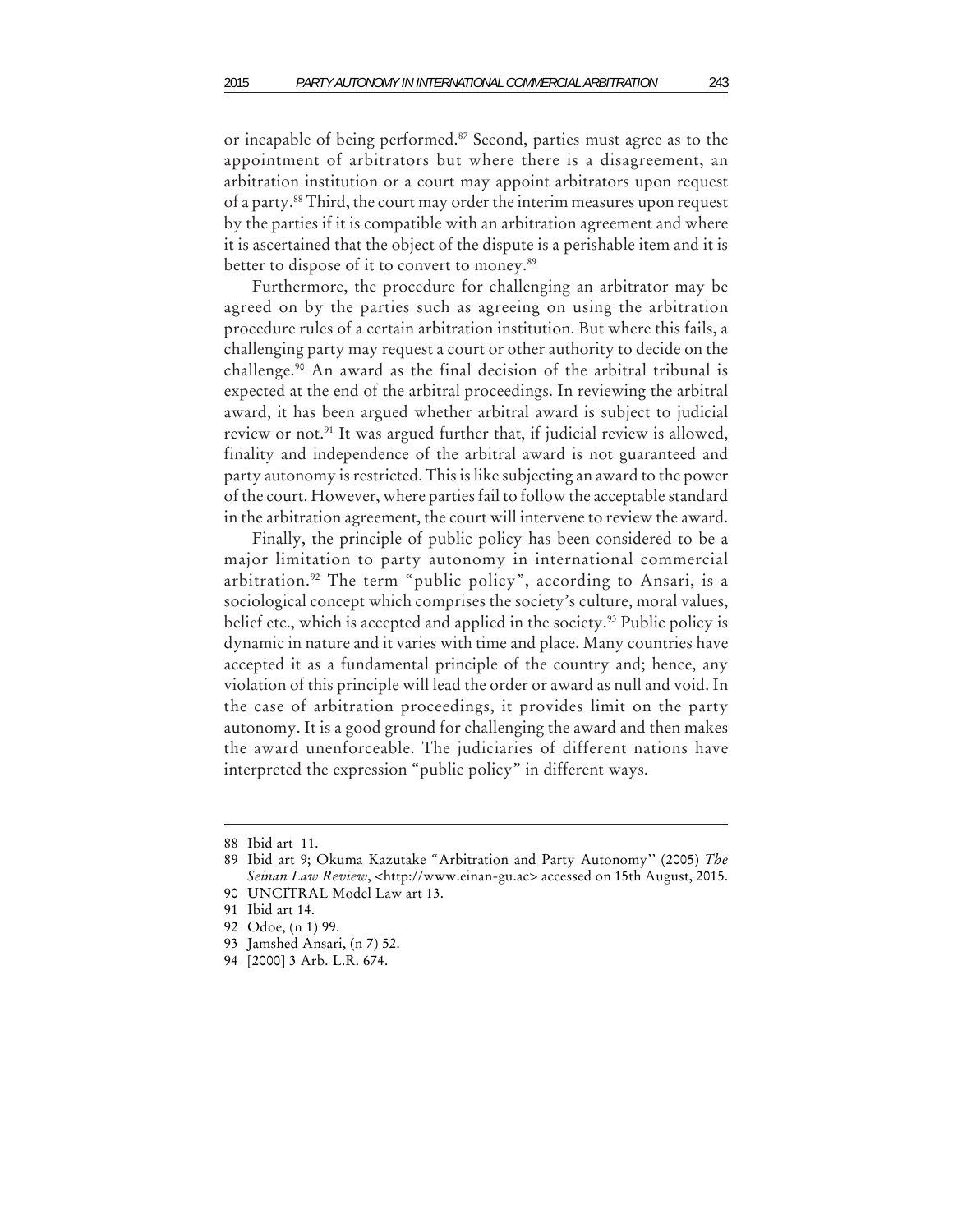The public policy, as a concept, is very vague in nature, however the Supreme Court of India in the case of *Bharat Heavy Electricals v C.N. Garg,*94 has interpreted "contrary to public policy" to mean any agreement that is against "the fundamental policy of the country","interest of the country", "morality", "justice" and "legal norms". Thus, the term "public policy" has been generally accepted as any conduct, which violates fundamental conceptions of legal order in the country concerned.<sup>95</sup> While international commercial arbitration supports party autonomy, where such autonomy is exercised contrary to public policy, the award shall be regarded as null, void and of no legal effect whatsoever.

Due to the importance of public policy as limitation to party autonomy in commercial arbitration, Tamara<sup>96</sup> has listed the following reasons in its favour:

- 1. It prevents parties from using arbitration to legitimize illegal and immoral contracts. Thus protecting the integrity of arbitration.
- 2. It acts as a limit to party autonomy, which may likely be abused by the parties.
- 3. It protects the society from any violation of its fundamental principles.
- 4. It serves the purpose of permitting the judge of a state not to give effect to an award that would contradict the fundamental principles of the judges' social system.
- 5. It serves as a ground for the non-recognition and nonenforcement of an award.

Premised on the foregoing analysis, it is submitted that the principle of party autonomy is a good and acceptable principle and makes international commercial arbitration attractive. In the same vein, it is submitted that allowing parties to exercise this freedom without restriction will lead to an abuse of the law and its processes. It is on this note that one cannot, but appreciate the development of various means such as

<sup>95</sup> Martin Hunter and Gui Conde E. Silva "Transactional Public Policy and its Application in Investment Arbitrations" <http://www.arbitration.icca.org> accessed on 20th December, 2014 citing Picter Sundeix, Commentary, in 60 years of ICC arbitration, ICC Publishing, Paris, 1984.

<sup>96</sup> Egbedi Tamara, (n 53) 11.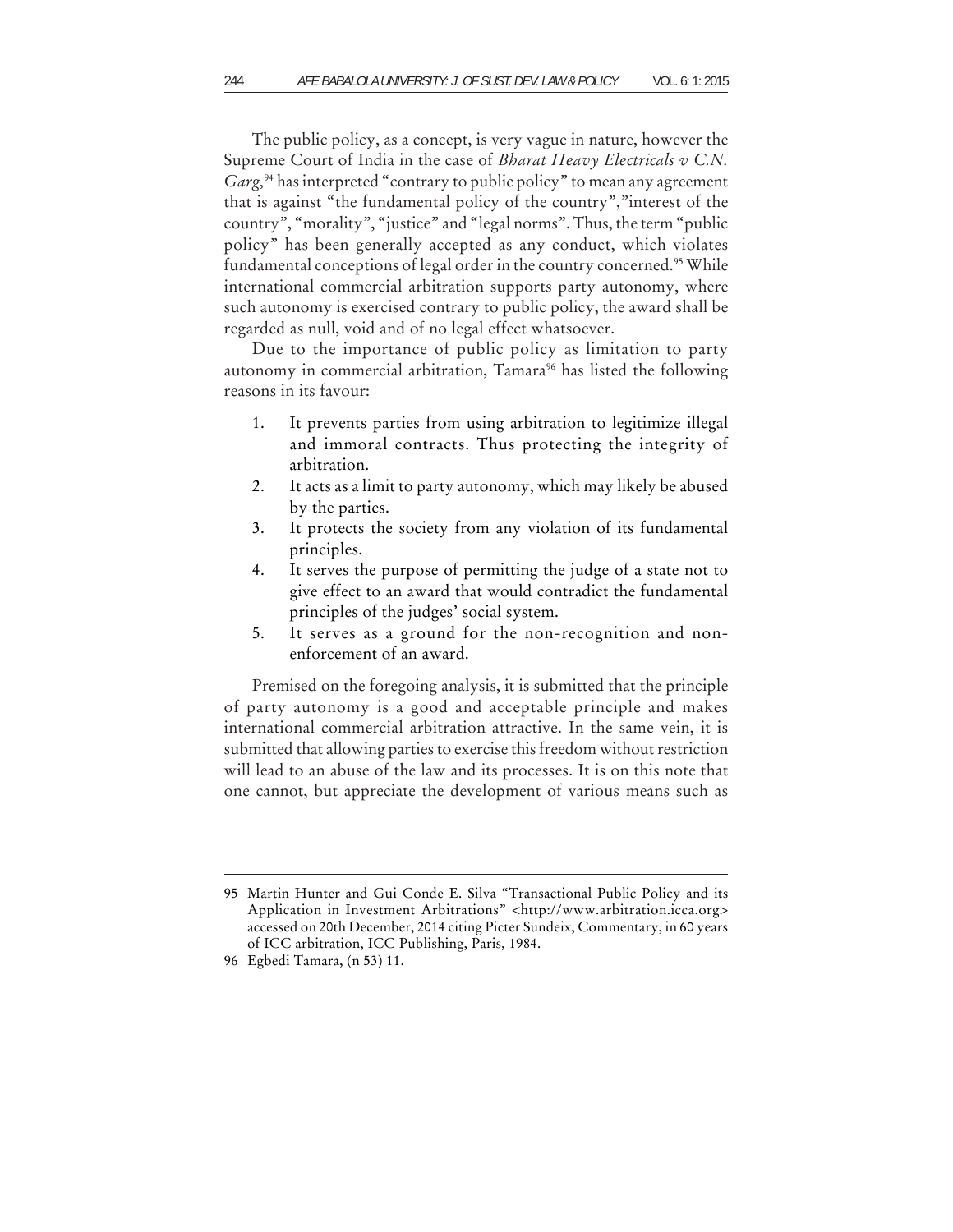public policy and non-arbitrability of arbitration clause, etc., to checkmate the principle of party autonomy.

#### **7. RECOMMENDATIONS**

The application of the principle of party autonomy, to determine the freedom of the parties to agree on the procedure to be adopted in arbitration, can be a complex matter. When we imagine international commercial arbitration as a drama, the principle of party autonomy lies at the centre of the arbitration process. In the context of party autonomy, the parties can choose applicable laws and conduct the arbitration process such as the determination of the composition of the arbitral tribunal, language of arbitration, place of arbitration and the law to be applied to the arbitration proceedings, among others things. In order words, the principle of party autonomy allows the parties to determine all the essential elements of the arbitration.

The principle of party autonomy is thus the distinctive aspect of arbitration from other alternative dispute resolution mechanisms; it plays the most important role during the whole arbitration process. As to the extent of party autonomy, it is a principle based on the freedom of contract. The parties can exercise this freedom at every stage of the international commercial arbitration. Nonetheless, the principle is not unlimited and, as discussed in this article, it is subject to restriction in some circumstances. For instance, to checkmate the excesses of parties to commercial arbitration, courts have been given power to intervene where the procedures adopted by parties or the resulting award therefrom are contrary to public policy. In principle, the court always intervenes to ensure that the arbitration agreement is valid and in accordance with the law which governs it and that the parties' agreement is not contrary to public policy. Again, the violation of the principle of natural justice and non-arbitrability of arbitration agreement among other things are factors evolved to act as checks and balances on the principle of party autonomy, thus restricting them from executing agreement that may affect public interest.

In order to streamline the principle of party autonomy *viz-a-viz* the court's intervention in deserving cases, the following recommendations are essential. First, in as much as it is practicable, parties' agreement should supersede and must be given priority at all times; hence, court intervention should be limited to only where parties' agreement is unenforceable by any standard or where it is intended to be used as instrument of fraud.